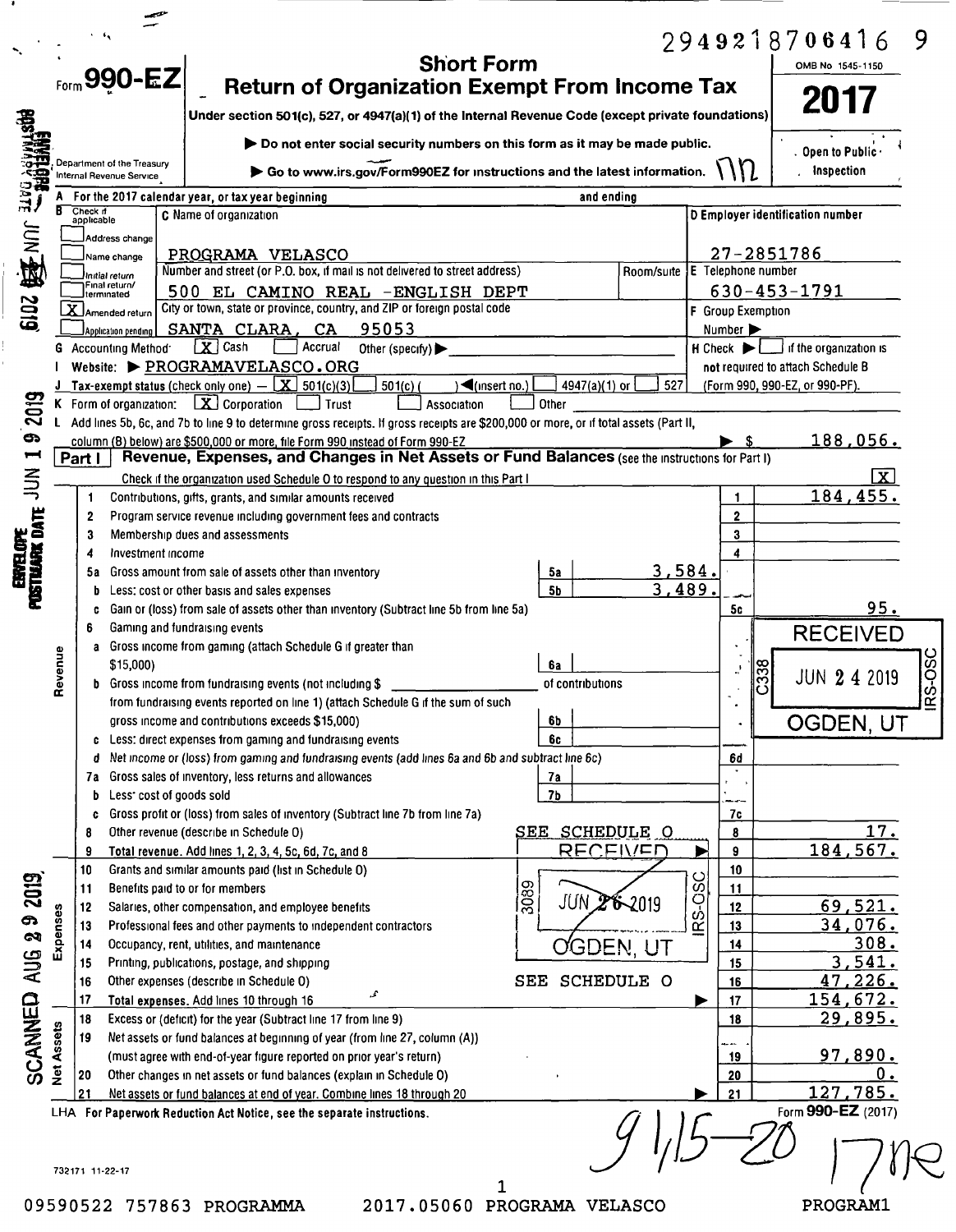| Form 990-EZ (2017)<br>PROGRAMA VELASCO                                                                                                                     |                     |                                       | 27-2851786                           | Page 2                                                     |
|------------------------------------------------------------------------------------------------------------------------------------------------------------|---------------------|---------------------------------------|--------------------------------------|------------------------------------------------------------|
| <b>Balance Sheets (see the instructions for Part II)</b><br>Part $  $                                                                                      |                     |                                       |                                      |                                                            |
| Check if the organization used Schedule O to respond to any question in this Part II                                                                       |                     |                                       |                                      | $\boxtimes$                                                |
|                                                                                                                                                            |                     | (A) Beginning of year                 |                                      | (B) End of year                                            |
| Cash, savings, and investments<br>22                                                                                                                       |                     | 97,626.                               | 22                                   | 130,157.                                                   |
| Land and buildings<br>23                                                                                                                                   |                     |                                       | 23                                   | 0.                                                         |
| SCHEDULE O<br>Other assets (describe in Schedule O)<br>SEE<br>24                                                                                           |                     | 1,786.<br>99,412.                     | 24<br>25                             | 130, 157.                                                  |
| 25<br><b>Total assets</b><br>SEE SCHEDULE O<br>26<br>Total liabilities (describe in Schedule 0)                                                            |                     | 1,522.                                | 26                                   | 2,372.                                                     |
| Net assets or fund balances (line 27 of column (B) must agree with line 21)<br>27                                                                          |                     | 97,890.                               | 27                                   | 127,785.                                                   |
| Statement of Program Service Accomplishments (see the instructions for Part III)<br>Part III                                                               |                     |                                       |                                      | <b>Expenses</b>                                            |
| Check if the organization used Schedule O to respond to any question in this Part III $\overline{X}$                                                       |                     |                                       |                                      | (Required for section                                      |
| What is the organization's primary exempt purpose?SEE SCHEDULE O                                                                                           |                     |                                       |                                      | $501(c)(3)$ and $501(c)(4)$<br>organizations; optional for |
| Describe the organization's program service accomplishments for each of its three largest program services, as measured by expenses In a clear and concise |                     |                                       | others.)                             |                                                            |
| manner, describe the services provided, the number of persons benefited, and other relevant information for each program title                             |                     |                                       |                                      |                                                            |
| SCHOLARSHIPS TO EMPOWER THROUGH EDUCATION<br>28.                                                                                                           |                     |                                       |                                      |                                                            |
|                                                                                                                                                            |                     |                                       |                                      |                                                            |
|                                                                                                                                                            |                     |                                       |                                      |                                                            |
| (Grants \$<br>If this amount includes foreign grants, check here                                                                                           |                     |                                       | 28a                                  | 17,049.                                                    |
| INSPIRE<br>CREATIVITY AND LEADERSHIP<br>29                                                                                                                 |                     |                                       |                                      |                                                            |
|                                                                                                                                                            |                     |                                       |                                      |                                                            |
|                                                                                                                                                            |                     |                                       |                                      |                                                            |
| (Grants \$<br>) If this amount includes foreign grants, check here                                                                                         |                     |                                       | 29a                                  | 123,334.                                                   |
| PROVIDE CARE-GIVERS MONTHLY WORKSHOPS FOCUSED<br>30                                                                                                        |                     | ON ADULT                              |                                      |                                                            |
| PESONAL GROWTH AND SELF-CARE                                                                                                                               |                     |                                       |                                      |                                                            |
| (Grants \$                                                                                                                                                 |                     |                                       | <b>30a</b>                           |                                                            |
| If this amount includes foreign grants, check here<br>SEE SCHEDULE O<br>Other program services (describe in Schedule O)<br>31                              |                     |                                       |                                      |                                                            |
| (Grants \$<br>) If this amount includes foreign grants, check here                                                                                         |                     |                                       | 31 a                                 |                                                            |
| 32 Total program service expenses (add lines 28a through 31a)                                                                                              |                     |                                       | 32                                   | 140,383.                                                   |
|                                                                                                                                                            |                     |                                       |                                      |                                                            |
| Part IV List of Officers, Directors, Trustees, and Key Employees (Ilst each one even if not compensated - see the Instructions for Part M)                 |                     |                                       |                                      |                                                            |
| Check if the organization used Schedule O to respond to any question in this Part IV                                                                       |                     |                                       |                                      |                                                            |
|                                                                                                                                                            | (b) Average hours   | (C) Reportable                        | (d) Health benefits,                 | (e) Estimated                                              |
| (a) Name and title                                                                                                                                         | per week devoted to | compensation (Forms<br>W-2/1099-MISC) | contributions to<br>employee benefit | amount of other                                            |
|                                                                                                                                                            | position            | (If not paid, enter -0-)              | plans, and deferred<br>compensation  | compensation                                               |
| <b>JUAN VELASCO</b>                                                                                                                                        |                     |                                       |                                      |                                                            |
| <b>DIRECTOR</b>                                                                                                                                            | 2.00                | О.                                    | 0.                                   | $0_{\cdot}$                                                |
| TITO DEALCUAZ                                                                                                                                              |                     |                                       |                                      |                                                            |
| <b>DIRECTOR</b>                                                                                                                                            | 1.00                | О.                                    | 0.                                   | 0.                                                         |
| KATY ERKER-LYNCH                                                                                                                                           |                     |                                       |                                      |                                                            |
| <b>DIRECTOR</b>                                                                                                                                            | 2.00                | 0.                                    | $\mathbf 0$ .                        | 0.                                                         |
| SIDHARTHA ADHOLEKAR                                                                                                                                        |                     |                                       |                                      |                                                            |
| <b>DIRECTOR</b>                                                                                                                                            | 1.00                | $\mathbf 0$ .                         | $\mathbf 0$ .                        | 0.                                                         |
| NANCY SVOBODA                                                                                                                                              |                     |                                       |                                      |                                                            |
| <b>DIRECTOR</b>                                                                                                                                            | 1.00                | 0.                                    | $\mathbf 0$ .                        | 0.                                                         |
| ANDY MARK                                                                                                                                                  |                     |                                       |                                      |                                                            |
| <b>TREASURER</b>                                                                                                                                           | 1.00                | $\mathbf 0$ .                         | $\mathbf 0$ .                        | 0.                                                         |
| CHANTAL DEALCUAZ                                                                                                                                           |                     |                                       |                                      |                                                            |
| <b>SECRETARY</b>                                                                                                                                           | 1.00                | 0.                                    | 0.                                   | 0.                                                         |
| PATTY RAUCH-NEUSTADTER<br>PRESIDENT                                                                                                                        | 2.00                | 0.                                    | $\mathbf 0$ .                        | 0.                                                         |
|                                                                                                                                                            |                     |                                       |                                      |                                                            |
|                                                                                                                                                            |                     |                                       |                                      |                                                            |
|                                                                                                                                                            |                     |                                       |                                      |                                                            |
|                                                                                                                                                            |                     |                                       |                                      |                                                            |
|                                                                                                                                                            |                     |                                       |                                      |                                                            |
|                                                                                                                                                            |                     |                                       |                                      |                                                            |
|                                                                                                                                                            |                     |                                       |                                      |                                                            |
|                                                                                                                                                            |                     |                                       |                                      | Form 990-EZ (2017)                                         |

 $\sim 10^{11}$  km s  $^{-1}$ 

 $\frac{1}{1}$ 

 $\bar{\Gamma}$ 

2 09590522 757863 PROGRAMMA 2017.05060 PROGRAMA VELASCO PROGRAM1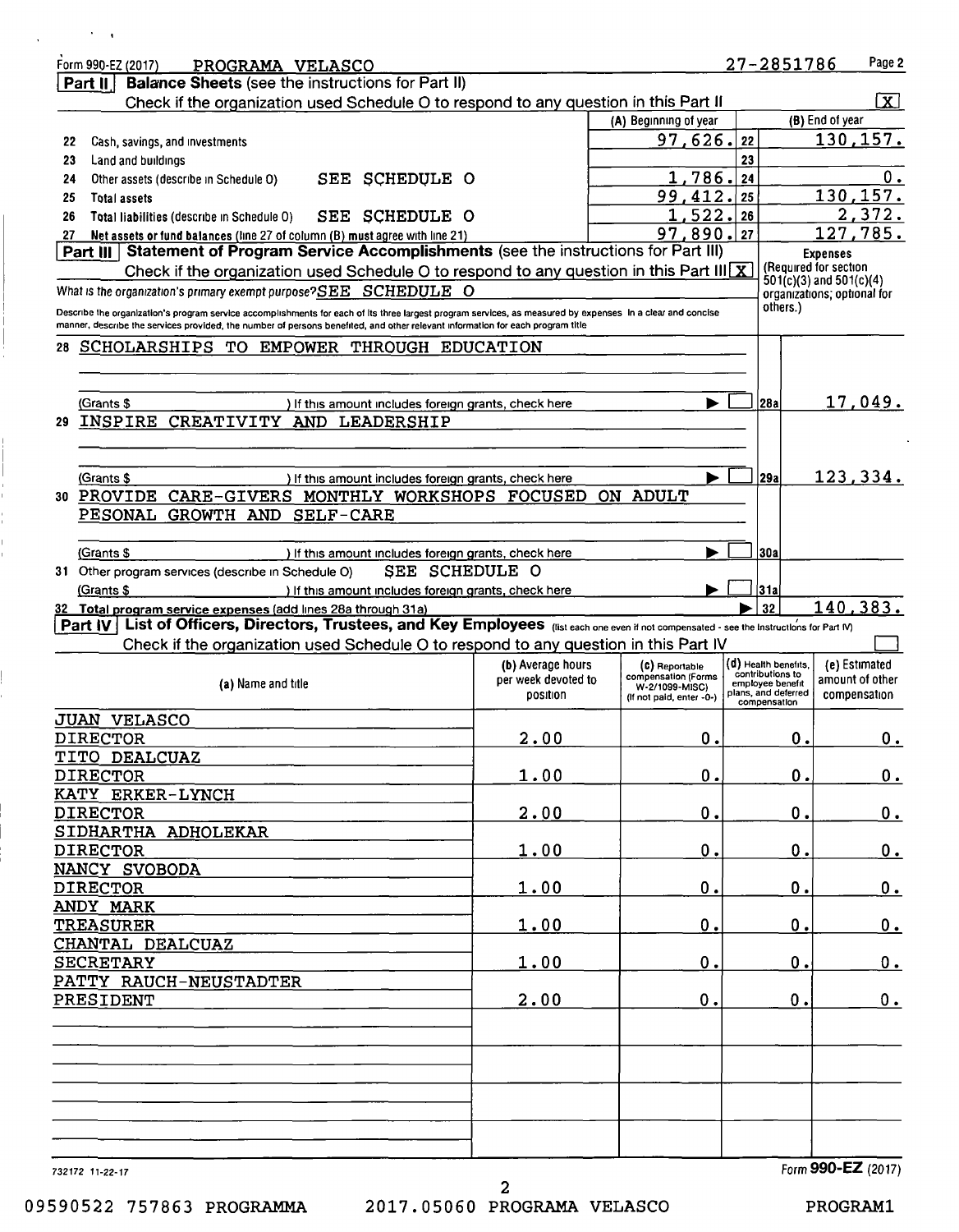|    | 27-2851786<br>PROGRAMA VELASCO<br>Form 990-EZ (2017)                                                                                                                                                                                                    |                 |        | Page 3               |
|----|---------------------------------------------------------------------------------------------------------------------------------------------------------------------------------------------------------------------------------------------------------|-----------------|--------|----------------------|
|    | Other Information (Note the Schedule A and personal benefit contract statement requirements in the<br>Part V                                                                                                                                            |                 |        |                      |
|    | instructions for Part V.) Check if the organization used Sch. O to respond to any question in this Part V                                                                                                                                               |                 |        | $\mathbf{X}$         |
|    |                                                                                                                                                                                                                                                         |                 |        | Yes No               |
| 33 | Did the organization engage in any significant activity not previously reported to the IRS? If "Yes," provide a detailed description of each                                                                                                            |                 |        |                      |
|    | activity in Schedule O                                                                                                                                                                                                                                  | 33              |        | $\mathbf{X}$         |
| 34 | Were any significant changes made to the organizing or governing documents? If "Yes," attach a conformed copy of the amended                                                                                                                            |                 |        |                      |
|    | documents if they reflect a change to the organization's name. Otherwise, explain the change on Schedule O (see instructions)                                                                                                                           | 34              |        | $\mathbf{X}_{-}$     |
|    | 35a Did the organization have unrelated business gross income of \$1,000 or more during the year from business activities (such as those reported                                                                                                       |                 |        |                      |
|    | on lines 2, 6a, and 7a, among others)?                                                                                                                                                                                                                  | 35a             |        | X.                   |
|    | b If "Yes" to line 35a, has the organization filed a Form 990-T for the year? If "No," provide an explanation in Schedule O                                                                                                                             | 35b             | N/R    |                      |
|    | c Was the organization a section 501(c)(4), 501(c)(5), or 501(c)(6) organization subject to section 6033(e) notice, reporting, and proxy tax                                                                                                            |                 |        |                      |
|    | requirements during the year? If "Yes," complete Schedule C, Part III                                                                                                                                                                                   | 35c             |        | $\mathbf{X}_{\perp}$ |
|    | Did the organization undergo a liquidation, dissolution, termination, or significant disposition of net assets during the year? If "Yes,"                                                                                                               |                 |        |                      |
| 36 |                                                                                                                                                                                                                                                         | 36              |        | X                    |
|    | complete applicable parts of Schedule N<br>0.<br>37a                                                                                                                                                                                                    |                 |        |                      |
|    | 37a Enter amount of political expenditures, direct or indirect, as described in the instructions                                                                                                                                                        |                 |        | $\mathbf x$          |
|    | <b>b</b> Did the organization file Form 1120-POL for this year?                                                                                                                                                                                         | 37 <sub>b</sub> |        |                      |
|    | 38a Did the organization borrow from, or make any loans to, any officer, director, trustee, or key employee or were any such loans made                                                                                                                 |                 |        |                      |
|    | in a prior year and still outstanding at the end of the tax year covered by this return?                                                                                                                                                                | 38a             |        | $\mathbf X$          |
|    | N/A<br>38b<br>b If "Yes," complete Schedule L, Part II and enter the total amount involved                                                                                                                                                              |                 |        |                      |
| 39 | Section 501(c)(7) organizations. Enter:                                                                                                                                                                                                                 | ٠,              |        |                      |
|    | N/A<br>39a<br>a Initiation fees and capital contributions included on line 9                                                                                                                                                                            |                 |        |                      |
|    | N/A<br>39b<br><b>b</b> Gross receipts, included on line 9, for public use of club facilities                                                                                                                                                            |                 |        |                      |
|    | 40a Section 501(c)(3) organizations. Enter amount of tax imposed on the organization during the year under:                                                                                                                                             |                 |        |                      |
|    | 0.<br>$0.$ ; section 4912<br>$0.$ ; section 4955<br>section 4911 $\blacktriangleright$                                                                                                                                                                  |                 | - 1    |                      |
|    | b Section 501(c)(3), 501(c)(4), and 501(c)(29) organizations. Did the organization engage in any section 4958 excess benefit                                                                                                                            |                 |        |                      |
|    | transaction during the year, or did it engage in an excess benefit transaction in a prior year that has not been reported on any                                                                                                                        |                 |        |                      |
|    | of its prior Forms 990 or 990-EZ? If "Yes," complete Schedule L, Part I                                                                                                                                                                                 | 40b             |        | x                    |
|    | c Section 501(c)(3), 501(c)(4), and 501(c)(29) organizations. Enter amount of tax imposed on                                                                                                                                                            |                 |        |                      |
|    | 0.<br>organization managers or disqualified persons during the year under sections 4912, 4955, and 4958                                                                                                                                                 |                 |        |                      |
|    | d Section 501(c)(3), 501(c)(4), and 501(c)(29) organizations. Enter amount of tax on line 40c reimbursed                                                                                                                                                |                 |        |                      |
|    | 0.<br>by the organization                                                                                                                                                                                                                               |                 |        |                      |
|    | e All organizations At any time during the tax year, was the organization a party to a prohibited tax shelter                                                                                                                                           |                 |        |                      |
|    | transaction? If "Yes," complete Form 8886-T                                                                                                                                                                                                             | 40e             |        | $\mathbf X$          |
| 41 | List the states with which a copy of this return is filed $\triangleright$ CA                                                                                                                                                                           |                 |        |                      |
|    | Telephone no. $\triangleright$ 408-550-6853<br>42a The organization's books are in care of $\rightarrow$ JUAN VELASCO                                                                                                                                   |                 |        |                      |
|    | ZIP + 4 $\triangleright$ 95053<br>CA<br>Located at > 500 EL CAMINO REAL, SANTA CLARA,                                                                                                                                                                   |                 |        |                      |
|    | <b>b</b> At any time during the calendar year, did the organization have an interest in or a signature or other authority                                                                                                                               |                 |        |                      |
|    | over a financial account in a foreign country (such as a bank account, securities account, or other financial                                                                                                                                           |                 | Yes No |                      |
|    | account)?                                                                                                                                                                                                                                               | 42b             |        | X                    |
|    | If "Yes," enter the name of the foreign country: $\blacktriangleright$                                                                                                                                                                                  |                 |        |                      |
|    | See the instructions for exceptions and filing requirements for FinCEN Form 114, Report of Foreign Bank and Financial Accounts (FBAR).                                                                                                                  |                 |        |                      |
|    |                                                                                                                                                                                                                                                         |                 |        | X                    |
|    |                                                                                                                                                                                                                                                         | 42c             |        |                      |
|    | c At any time during the calendar year, did the organization maintain an office outside the United States?                                                                                                                                              |                 |        |                      |
|    | If "Yes," enter the name of the foreign country:                                                                                                                                                                                                        |                 |        |                      |
|    | Section 4947(a)(1) nonexempt charitable trusts filing Form 990-EZ in lieu of Form 1041 - Check here                                                                                                                                                     |                 |        |                      |
|    | 43<br>and enter the amount of tax-exempt interest received or accrued during the tax year                                                                                                                                                               | N/A             |        |                      |
|    |                                                                                                                                                                                                                                                         |                 |        |                      |
|    |                                                                                                                                                                                                                                                         |                 | Yes    | <b>No</b>            |
|    | 44a Did the organization maintain any donor advised funds during the year? If "Yes," Form 990 must be completed instead of                                                                                                                              |                 |        |                      |
|    | Form 990-EZ                                                                                                                                                                                                                                             | 44a             |        | <u>x</u>             |
|    | b Did the organization operate one or more hospital facilities during the year? If "Yes," Form 990 must be completed instead                                                                                                                            |                 |        |                      |
|    | of Form 990-EZ                                                                                                                                                                                                                                          | 44b             |        | X                    |
|    | c Did the organization receive any payments for indoor tanning services during the year?                                                                                                                                                                | 44c             |        | $\mathbf x$          |
|    | d if "Yes" to line 44c, has the organization filed a Form 720 to report these payments? If "No," provide an explanation                                                                                                                                 |                 |        |                      |
|    | in Schedule O                                                                                                                                                                                                                                           | 44d             |        |                      |
|    | 45a Did the organization have a controlled entity within the meaning of section 512(b)(13)?                                                                                                                                                             | 45a             |        | X                    |
|    | b Did the organization receive any payment from or engage in any transaction with a controlled entity within the meaning of section<br>512(b)(13)? If 'Yes," Form 990 and Schedule R may need to be completed instead of Form 990-EZ (see instructions) | 45b             |        |                      |

732173 11-22-17

09590522 757863 PROGRAMMA

 $\bullet$ 

 $\frac{1}{4}$ 

*r 3*  2017.05060 PROGRAMA VELASCO  $\frac{1}{\sqrt{2}}$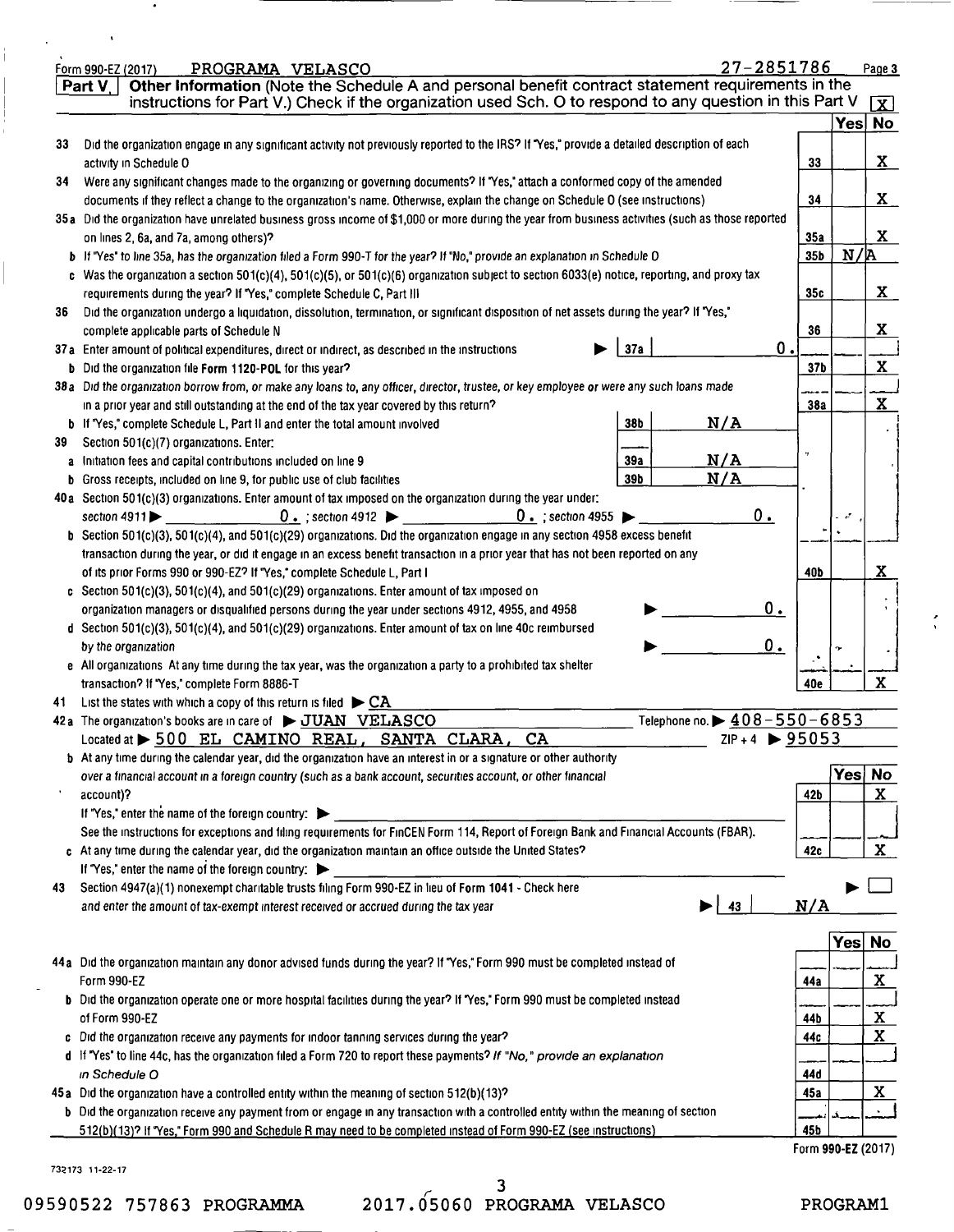|                                  | Form 990-EZ (2017)<br>PROGRAMA VELASCO                                                                                                                                                                                                                                            |                      |                                       | <u>27-2851786</u>                        | Yes No                     |
|----------------------------------|-----------------------------------------------------------------------------------------------------------------------------------------------------------------------------------------------------------------------------------------------------------------------------------|----------------------|---------------------------------------|------------------------------------------|----------------------------|
| 46                               | Did the organization engage, directly or indirectly, in political campaign activities on behalf of or in opposition to candidates for public office?                                                                                                                              |                      |                                       |                                          |                            |
|                                  | If "Yes," complete Schedule C, Part I                                                                                                                                                                                                                                             |                      |                                       |                                          | X<br>46                    |
| Part VI                          | Section 501(c)(3) organizations only                                                                                                                                                                                                                                              |                      |                                       |                                          |                            |
|                                  | All section 501(c)(3) organizations must answer questions 47-49b and 52, and complete the tables for lines 50 and 51                                                                                                                                                              |                      |                                       |                                          |                            |
|                                  | Check if the organization used Schedule O to respond to any question in this Part VI                                                                                                                                                                                              |                      |                                       |                                          | <b>Yes</b><br><b>No</b>    |
|                                  |                                                                                                                                                                                                                                                                                   |                      |                                       |                                          | $\mathbf{x}$<br>47         |
| 47<br>48                         | Did the organization engage in lobbying activities or have a section 501(h) election in effect during the tax year? If "Yes," complete Sch. C, Part II<br>Is the organization a school as described in section 170(b)(1)(A)(ii)? If "Yes," complete Schedule E                    |                      |                                       |                                          | $\mathbf{x}_{\perp}$<br>48 |
|                                  | 49a Did the organization make any transfers to an exempt non-charitable related organization?                                                                                                                                                                                     |                      |                                       |                                          | $\mathbf{x}$<br>49a        |
|                                  | b If "Yes," was the related organization a section 527 organization?                                                                                                                                                                                                              |                      |                                       |                                          | 49b                        |
| 50                               | Complete this table for the organization's five highest compensated employees (other than officers, directors, trustees, and key employees) who each received more                                                                                                                |                      |                                       |                                          |                            |
|                                  | than \$100,000 of compensation from the organization. If there is none, enter "None."                                                                                                                                                                                             |                      |                                       |                                          |                            |
|                                  | (a) Name and title of each employee                                                                                                                                                                                                                                               | (b) Average hours    | (C) Reportable                        | (d) Health benefits,<br>contributions to | (e) Estimated              |
|                                  |                                                                                                                                                                                                                                                                                   | per week devoted to  | compensation (Forms<br>W-2/1099-MISC) | employee benefit<br>plans, and deferred  | amount of other            |
|                                  | <b>NONE</b>                                                                                                                                                                                                                                                                       | position             |                                       | compensation                             | compensation               |
|                                  |                                                                                                                                                                                                                                                                                   |                      |                                       |                                          |                            |
|                                  |                                                                                                                                                                                                                                                                                   |                      |                                       |                                          |                            |
|                                  |                                                                                                                                                                                                                                                                                   |                      |                                       |                                          |                            |
|                                  |                                                                                                                                                                                                                                                                                   |                      |                                       |                                          |                            |
|                                  |                                                                                                                                                                                                                                                                                   |                      |                                       |                                          |                            |
|                                  |                                                                                                                                                                                                                                                                                   |                      |                                       |                                          |                            |
|                                  |                                                                                                                                                                                                                                                                                   |                      |                                       |                                          |                            |
|                                  |                                                                                                                                                                                                                                                                                   |                      |                                       |                                          |                            |
|                                  | Total number of other employees paid over \$100,000<br>Complete this table for the organization's five highest compensated independent contractors who each received more than \$100,000 of compensation from the<br><b>NONE</b><br>organization. If there is none, enter "None." |                      |                                       |                                          |                            |
| f                                | (a) Name and business address of each independent contractor                                                                                                                                                                                                                      |                      | (b) Type of service                   |                                          | (c) Compensation           |
|                                  |                                                                                                                                                                                                                                                                                   |                      |                                       |                                          |                            |
|                                  |                                                                                                                                                                                                                                                                                   |                      |                                       |                                          |                            |
|                                  |                                                                                                                                                                                                                                                                                   |                      |                                       |                                          |                            |
|                                  |                                                                                                                                                                                                                                                                                   |                      |                                       |                                          |                            |
|                                  |                                                                                                                                                                                                                                                                                   |                      |                                       |                                          |                            |
|                                  | d Total number of other independent contractors each receiving over \$100,000                                                                                                                                                                                                     |                      |                                       |                                          |                            |
|                                  | Did the organization complete Schedule A? Note: All section 501(c)(3) organizations must attach a                                                                                                                                                                                 |                      |                                       |                                          |                            |
|                                  | completed Schedule A                                                                                                                                                                                                                                                              |                      |                                       |                                          | $\boxed{\mathbf{X}}$ Yes   |
|                                  | Under penalties of perjury, I declare that I have examined this return, including accompanying schedules and statements, and to the best of my knowledge and belief, it is                                                                                                        |                      |                                       |                                          |                            |
|                                  | true, correct, and complete. Declaration of preparer (other than officer) is based on all information of which preparer has any knowledge.                                                                                                                                        |                      |                                       |                                          |                            |
|                                  | Signature of officer                                                                                                                                                                                                                                                              |                      |                                       |                                          |                            |
|                                  | PRESIDENT<br>JUAN VELASCO,<br>Type or print name and title                                                                                                                                                                                                                        |                      |                                       |                                          |                            |
|                                  | Print/Type preparer's name<br>Preparer's signatui                                                                                                                                                                                                                                 | Date                 | Check $\sqrt{x}$                      | PTIN<br>-it                              |                            |
|                                  |                                                                                                                                                                                                                                                                                   |                      | self-employed                         |                                          |                            |
| 51<br>52<br>Sign<br>Here<br>Paid | FRANCES<br><b>FRANCES L FISHER</b>                                                                                                                                                                                                                                                | L FISHER<br>05/22/19 |                                       |                                          | P00087140                  |
|                                  | Firm's name FRANCES L<br>FISHER<br><b>CPA</b>                                                                                                                                                                                                                                     |                      |                                       | Firm's EIN $\triangleright$ 94-2420647   |                            |
| Preparer<br><b>Use Only</b>      | Firm's address > 275 ALVISO STREET                                                                                                                                                                                                                                                |                      | Phone no                              | $408 - 249 - 7163$                       |                            |
|                                  | CA 95050-5947<br>SANTA CLARA,<br>May the IRS discuss this return with the preparer shown above? See instructions                                                                                                                                                                  |                      |                                       |                                          | $X$ Yes                    |

732174 11-22-17

 $\ddot{\phantom{1}}$ 

 $\hspace{0.1mm}-\hspace{0.1mm}$  $\qquad \qquad -$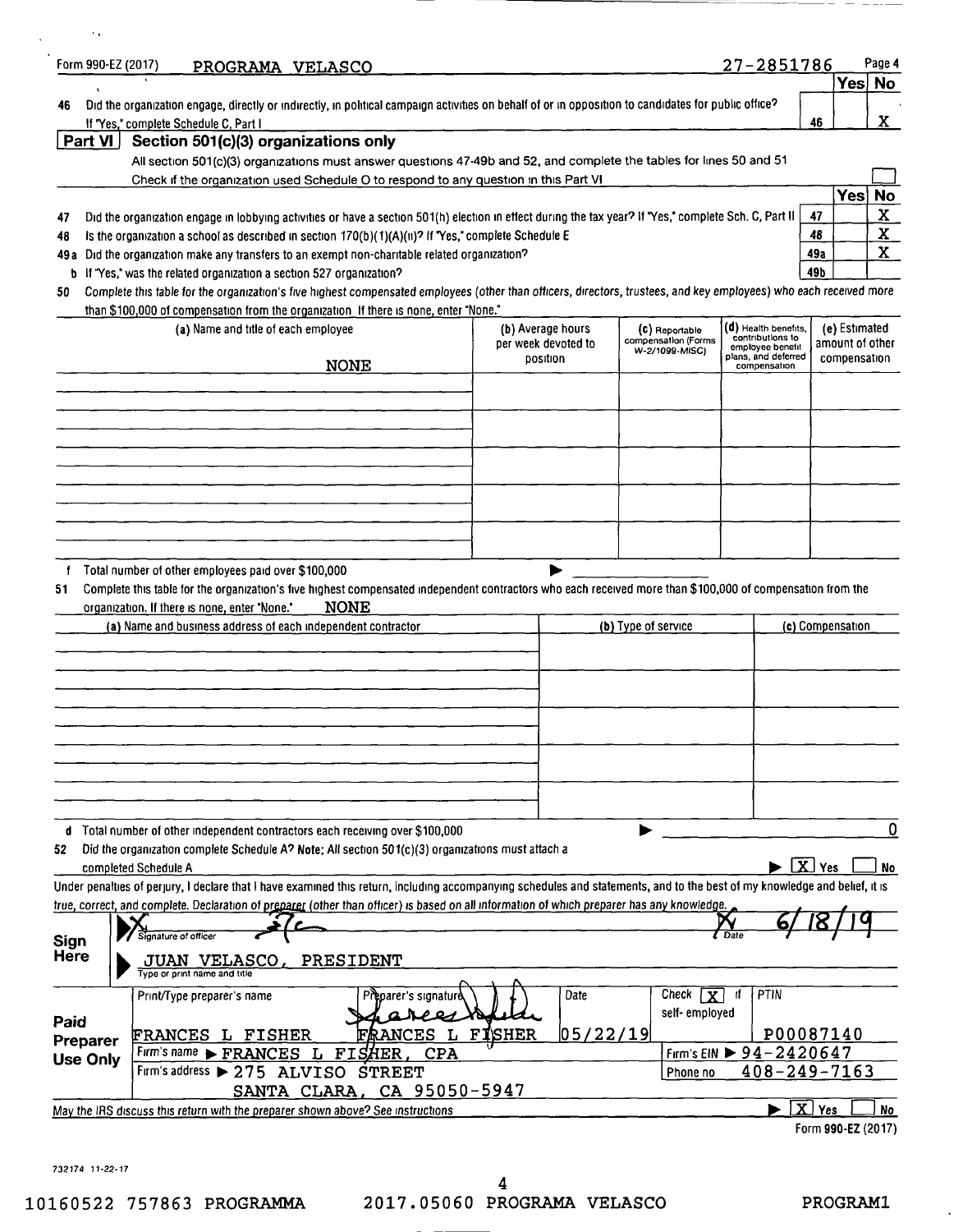SCHEDULE A

 $\ddotsc$ 

Department of the Treasury Internal Revenue Service

(Form 990 or 99o-EZ)

## **Public Charity Status and Public Support**

Complete if the organization is a section 501(c)(3) organization or a section 4947(a)(1) nonexempt charitable trust.

~ Attach to Form 990 or Form 99O-EZ.

~ Go to www.irs.govlForm99O for instructions and the latest information.

| OMB No 1545-0047             |
|------------------------------|
|                              |
| Open to Public<br>Inspection |

|       |                     | Name of the organization                                                                                                                      |                  |                                                        |     |                                 |                            | <b>Employer identification number</b>              |
|-------|---------------------|-----------------------------------------------------------------------------------------------------------------------------------------------|------------------|--------------------------------------------------------|-----|---------------------------------|----------------------------|----------------------------------------------------|
|       |                     |                                                                                                                                               | PROGRAMA VELASCO |                                                        |     |                                 |                            | <u>27-2851786</u>                                  |
|       | Part I              | Reason for Public Charity Status (All organizations must complete this part.) See instructions.                                               |                  |                                                        |     |                                 |                            |                                                    |
|       |                     | The organization is not a private foundation because it is: (For lines 1 through 12, check only one box.)                                     |                  |                                                        |     |                                 |                            |                                                    |
| 1     |                     | A church, convention of churches, or association of churches described in section 170(b)(1)(A)(i).                                            |                  |                                                        |     |                                 |                            |                                                    |
| 2     |                     | A school described in section 170(b)(1)(A)(ii), (Attach Schedule E (Form 990 or 990-EZ).)                                                     |                  |                                                        |     |                                 |                            |                                                    |
| з     |                     | A hospital or a cooperative hospital service organization described in section 170(b)(1)(A)(iii).                                             |                  |                                                        |     |                                 |                            |                                                    |
| 4     |                     | A medical research organization operated in conjunction with a hospital described in section 170(b)(1)(A)(iii). Enter the hospital's name,    |                  |                                                        |     |                                 |                            |                                                    |
|       |                     | city, and state.                                                                                                                              |                  |                                                        |     |                                 |                            |                                                    |
| 5     |                     | An organization operated for the benefit of a college or university owned or operated by a governmental unit described in                     |                  |                                                        |     |                                 |                            |                                                    |
|       |                     | section 170(b)(1)(A)(iv). (Complete Part II.)                                                                                                 |                  |                                                        |     |                                 |                            |                                                    |
| 6     |                     | A federal, state, or local government or governmental unit described in section 170(b)(1)(A)(v).                                              |                  |                                                        |     |                                 |                            |                                                    |
| 7     | $\lfloor x \rfloor$ | An organization that normally receives a substantial part of its support from a governmental unit or from the general public described in     |                  |                                                        |     |                                 |                            |                                                    |
|       |                     | section 170(b)(1)(A)(vi). (Complete Part II.)                                                                                                 |                  |                                                        |     |                                 |                            |                                                    |
| 8     |                     | A community trust described in section 170(b)(1)(A)(vi). (Complete Part II.)                                                                  |                  |                                                        |     |                                 |                            |                                                    |
| 9     |                     | An agricultural research organization described in section 170(b)(1)(A)(ix) operated in conjunction with a land-grant college                 |                  |                                                        |     |                                 |                            |                                                    |
|       |                     | or university or a non-land-grant college of agriculture (see instructions) Enter the name, city, and state of the college or                 |                  |                                                        |     |                                 |                            |                                                    |
|       |                     | university:                                                                                                                                   |                  |                                                        |     |                                 |                            |                                                    |
| 10    |                     | An organization that normally receives: (1) more than 33 1/3% of its support from contributions, membership fees, and gross receipts from     |                  |                                                        |     |                                 |                            |                                                    |
|       |                     | activities related to its exempt functions - subject to certain exceptions, and (2) no more than 33 1/3% of its support from gross investment |                  |                                                        |     |                                 |                            |                                                    |
|       |                     | income and unrelated business taxable income (less section 511 tax) from businesses acquired by the organization after June 30, 1975.         |                  |                                                        |     |                                 |                            |                                                    |
|       |                     | See section 509(a)(2). (Complete Part III.)                                                                                                   |                  |                                                        |     |                                 |                            |                                                    |
| 11    |                     | An organization organized and operated exclusively to test for public safety. See section 509(a)(4).                                          |                  |                                                        |     |                                 |                            |                                                    |
| 12    |                     | An organization organized and operated exclusively for the benefit of, to perform the functions of, or to carry out the purposes of one or    |                  |                                                        |     |                                 |                            |                                                    |
|       |                     | more publicly supported organizations described in section 509(a)(1) or section 509(a)(2). See section 509(a)(3). Check the box in            |                  |                                                        |     |                                 |                            |                                                    |
|       |                     | lines 12a through 12d that describes the type of supporting organization and complete lines 12e, 12f, and 12g.                                |                  |                                                        |     |                                 |                            |                                                    |
|       |                     |                                                                                                                                               |                  |                                                        |     |                                 |                            |                                                    |
| а     |                     | Type 1. A supporting organization operated, supervised, or controlled by its supported organization(s), typically by giving                   |                  |                                                        |     |                                 |                            |                                                    |
|       |                     | the supported organization(s) the power to regularly appoint or elect a majority of the directors or trustees of the supporting               |                  |                                                        |     |                                 |                            |                                                    |
|       |                     | organization You must complete Part IV, Sections A and B.                                                                                     |                  |                                                        |     |                                 |                            |                                                    |
| b     |                     | Type II. A supporting organization supervised or controlled in connection with its supported organization(s), by having                       |                  |                                                        |     |                                 |                            |                                                    |
|       |                     | control or management of the supporting organization vested in the same persons that control or manage the supported                          |                  |                                                        |     |                                 |                            |                                                    |
|       |                     | organization(s). You must complete Part IV, Sections A and C.                                                                                 |                  |                                                        |     |                                 |                            |                                                    |
| c     |                     | Type III functionally integrated. A supporting organization operated in connection with, and functionally integrated with,                    |                  |                                                        |     |                                 |                            |                                                    |
|       |                     | its supported organization(s) (see instructions) You must complete Part IV, Sections A, D, and E.                                             |                  |                                                        |     |                                 |                            |                                                    |
| d     |                     | Type III non-functionally integrated. A supporting organization operated in connection with its supported organization(s)                     |                  |                                                        |     |                                 |                            |                                                    |
|       |                     | that is not functionally integrated. The organization generally must satisfy a distribution requirement and an attentiveness                  |                  |                                                        |     |                                 |                            |                                                    |
|       |                     | requirement (see instructions) You must complete Part IV, Sections A and D, and Part V.                                                       |                  |                                                        |     |                                 |                            |                                                    |
|       |                     | Check this box if the organization received a written determination from the IRS that it is a Type I, Type II, Type III                       |                  |                                                        |     |                                 |                            |                                                    |
|       |                     | functionally integrated, or Type III non-functionally integrated supporting organization.                                                     |                  |                                                        |     |                                 |                            |                                                    |
|       |                     | f Enter the number of supported organizations                                                                                                 |                  |                                                        |     |                                 |                            |                                                    |
|       |                     | Provide the following information about the supported organization(s).<br>(i) Name of supported                                               |                  |                                                        |     | (iv) Is the organization listed | (v) Amount of monetary     |                                                    |
|       |                     | organization                                                                                                                                  | (ii) EIN         | (iii) Type of organization<br>(described on lines 1-10 |     | ın your governing document?     | support (see instructions) | (vi) Amount of other<br>support (see instructions) |
|       |                     |                                                                                                                                               |                  | above (see instructions))                              | Yes | No                              |                            |                                                    |
|       |                     |                                                                                                                                               |                  |                                                        |     |                                 |                            |                                                    |
|       |                     |                                                                                                                                               |                  |                                                        |     |                                 |                            |                                                    |
|       |                     |                                                                                                                                               |                  |                                                        |     |                                 |                            |                                                    |
|       |                     |                                                                                                                                               |                  |                                                        |     |                                 |                            |                                                    |
|       |                     |                                                                                                                                               |                  |                                                        |     |                                 |                            |                                                    |
|       |                     |                                                                                                                                               |                  |                                                        |     |                                 |                            |                                                    |
|       |                     |                                                                                                                                               |                  |                                                        |     |                                 |                            |                                                    |
|       |                     |                                                                                                                                               |                  |                                                        |     |                                 |                            |                                                    |
|       |                     |                                                                                                                                               |                  |                                                        |     |                                 |                            |                                                    |
|       |                     |                                                                                                                                               |                  |                                                        |     |                                 |                            |                                                    |
| Total |                     |                                                                                                                                               |                  |                                                        |     |                                 |                            |                                                    |
|       |                     | LHA For Paperwork Reduction Act Notice, see the Instructions for Form 990 or 990-EZ. 732021 10-06-17                                          |                  |                                                        |     |                                 |                            | Schedule A (Form 990 or 990-EZ) 2017               |

5 09590522 757863 PROGRAMMA 2017.05060 PROGRAMA VELASCO PROGRAM1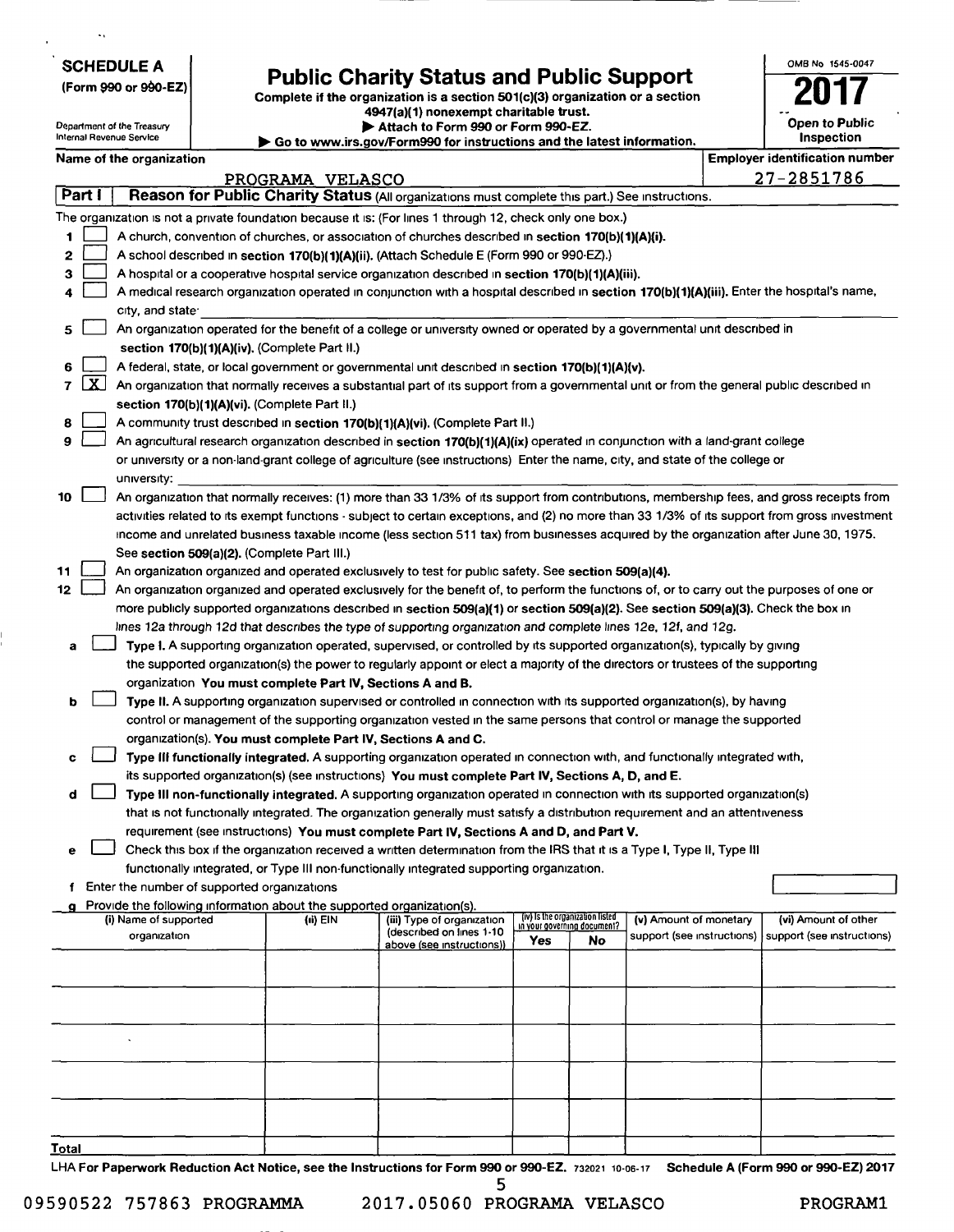# Schedule A (Form 990 or 990-EZ) 2017 PROGRAMA VELASCO 2017 2018 27 - 28 51 786 Page 2<br>Part II 3 Support Schedule for Organizations Described in Sections 170(b)(1)(A)(iv) and 170(b)(1)(A)(vi)

------- --------------

Support Schedule for Organizations Described in Sections 170(b)(1)(A)(iv) and 170(b)(1)(A)(vi) (Complete only If you checked the box on line 5,7, or 8 of Part I or If the organization failed to qualify under Part III. If the organization falls to qualify under the tests listed below, please complete Part III )

#### Section A. Public Support Calendar year (or fiscal year beginning in)  $\begin{vmatrix} 1 & 2013 & 1 \end{vmatrix}$  (b) 2014 (c) 2015 (d) 2016 (e) 2017 (f) Total 1 GiftS, grants, contributions, and membership fees received (Do not Include any "unusual grants ") 83 688. *130.1* 159. 99 363. 114,163. 184 455. 611 828. 2 Tax revenues levied for the organ-Ization's benefit and either paid to or expended on its behalf 3 The value of services or facilities furnished by a governmental unit to the organization Without charge 4 Total. Add lines 1 through 3 **83.688.** 130.159. 99.363. 114.163. 184.455. 611.828. 5 The portion of total contributions by each person (other than a governmental unit or publicly supported organization) included on line 1 that exceeds 2% of the amount shown on line 11, column (f) 6 Public SUDDort. Subtract hne 5 from hne 4 611 828. Section B. Total Support Calendar year (or fiscal year beginning in)  $\Box$  (a) 2013 | (b) 2014 | (c) 2015 | (d) 2016 | (e) 2017 | (f) Total 7 Amounts from line 4 83,688. 130,159. 99,363. 114,163. 184 184.455. 611.828. 8 Gross income from interest diVidends, payments received on securities loans, rents, royalties, 112. 112. and income from similar sources 9 Net income from unrelated business activities, whether or not the bUSiness IS regularly carned on 10 Other income. Do not include gain or loss from the sale of capital assets (Explain in Part VI.) 611 940. 11 Total support. Add lines 7 through 10 12 Gross receipts from related activities, etc. (see instructions) 12 13 First five years. If the Form 990 IS for the organization's first, second, third, fourth, or fifth tax year as a section 501 (c)(3) organization, check this box and stop here Section C. Computation of Public Support Percentage 99.98 % 14 Public support percentage for 2017 (line 6, column (f) diVided by line 11, column (f))  $14$ 100.00 % 15 Public support percentage from 2016 Schedule A, Part II, line 14 15 16a 33 1/3% support test - 2017. If the organization did not check the box on line 13, and line 14 is 33 1/3% or more, check this box and stop here. The organization qualifies as a publicly supported organization  $\blacktriangleright \boxed{X}$ b 33 1/3% support test - 2016. If the organization did not check a box on line 13 or 16a, and line 15 is 33 1/3% or more, check this box and stop here. The organization qualifies as a publicly supported organization  $\blacktriangleright$ 17a 10% -facts-and-circumstances test - 2017. If the organization did not check a box on line 13, 16a, or 16b, and line 14 is 10% or more, and if the organization meets the "facts-and-circumstances" test, check this box and stop here. Explain in Part VI how the organization meets the "facts-and-circumstances" test The organization qualifies as a publicly supported organization b 10% -facts-and-circumstances test - 2016. If the organization did not check a box on line 13, 16a, 16b, or 17a, and line 15 is 10% or more, and if the organization meets the "facts-and-circumstances" test, check this box and stop here. Explain in Part VI how the organization meets the "facts-and-circumstances" test The organization qualifies as a publicly supported organization 18 Private foundation. If the organization did not check a box on line 13, 16a, 16b, 17a, or 17b, check this box and see instructions

Schedule A (Form 990 or 99O-EZ) 2017

132022 10-06-17

6 14270612 757863 PROGRAMMA 2017.05060 PROGRAMA VELASCO PROGRAM 1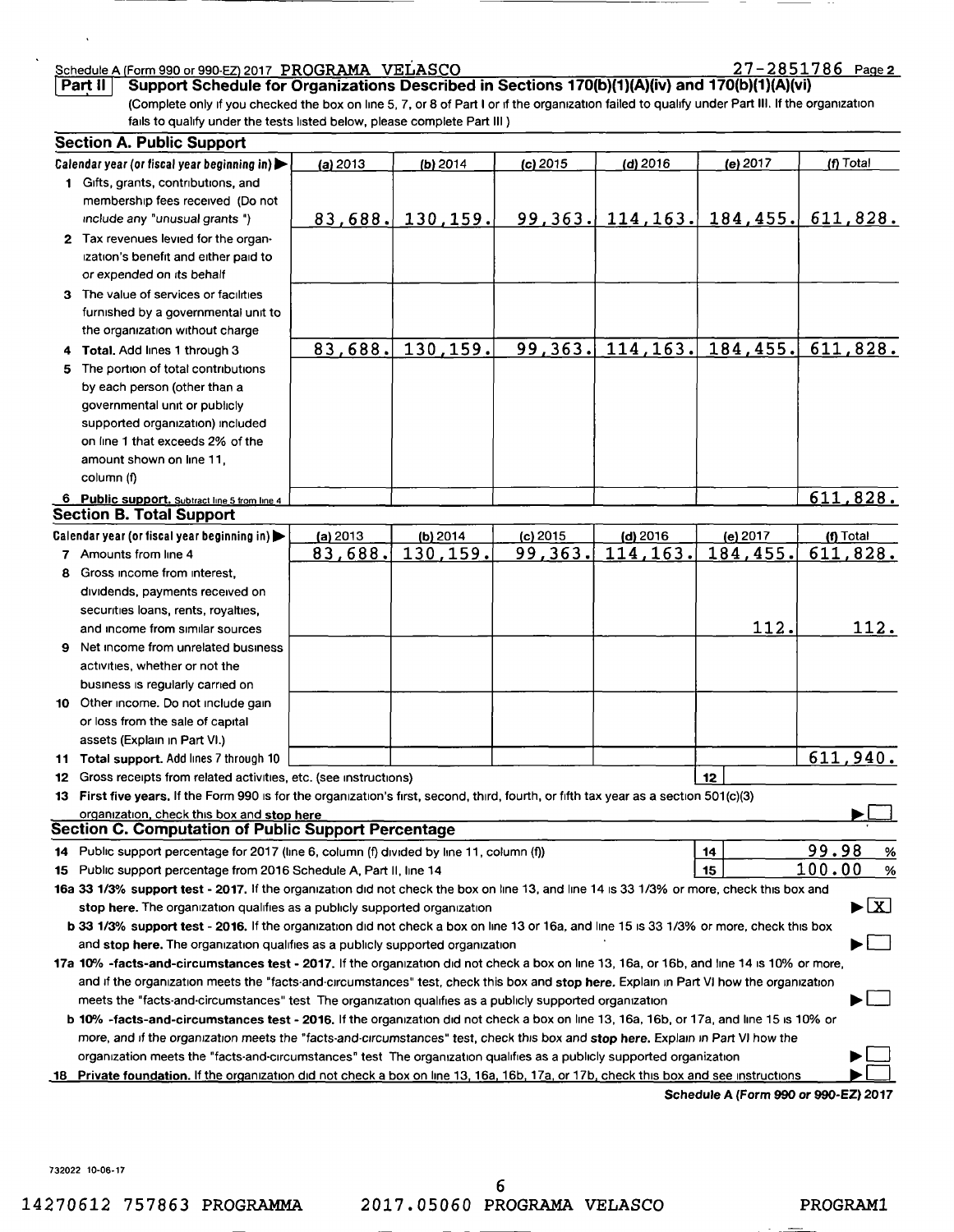### Schedule A (Form 990 or 990-EZ) 2017 PROGRAMA VELASCO 2008 2018 27-2851786 Page 3

 $\ddot{\phantom{a}}$ 

 $\bar{r}$  ,

**Part III.** Support Schedule for Organizations Described in Section 509(a)(2)

(Complete only If you checked the box on line 10 of Part I or If the organization failed to qualify under Part II. If the organization falls to qualify under the tests listed below, please complete Part II )

|    | <b>Section A. Public Support</b>                                                                                                                                                         |          |          |            |            |                                      |           |
|----|------------------------------------------------------------------------------------------------------------------------------------------------------------------------------------------|----------|----------|------------|------------|--------------------------------------|-----------|
|    | Calendar year (or fiscal year beginning in)                                                                                                                                              | (a) 2013 | (b) 2014 | $(c)$ 2015 | (d) $2016$ | (e) 2017                             | (f) Total |
|    | 1 Gifts, grants, contributions, and                                                                                                                                                      |          |          |            |            |                                      |           |
|    | membership fees received. (Do not                                                                                                                                                        |          |          |            |            |                                      |           |
|    | include any "unusual grants.")                                                                                                                                                           |          |          |            |            |                                      |           |
|    | 2 Gross receipts from admissions,<br>merchandise sold or services per-<br>formed, or facilities furnished in<br>any activity that is related to the<br>organization's tax-exempt purpose |          |          |            |            |                                      |           |
| з. | Gross receipts from activities that                                                                                                                                                      |          |          |            |            |                                      |           |
|    | are not an unrelated trade or bus-                                                                                                                                                       |          |          |            |            |                                      |           |
|    | iness under section 513                                                                                                                                                                  |          |          |            |            |                                      |           |
| 4  | Tax revenues levied for the organ-                                                                                                                                                       |          |          |            |            |                                      |           |
|    | ization's benefit and either paid to                                                                                                                                                     |          |          |            |            |                                      |           |
|    | or expended on its behalf                                                                                                                                                                |          |          |            |            |                                      |           |
|    | 5 The value of services or facilities                                                                                                                                                    |          |          |            |            |                                      |           |
|    | furnished by a governmental unit to                                                                                                                                                      |          |          |            |            |                                      |           |
|    | the organization without charge                                                                                                                                                          |          |          |            |            |                                      |           |
|    | 6 Total, Add lines 1 through 5                                                                                                                                                           |          |          |            |            |                                      |           |
|    | 7a Amounts included on lines 1, 2, and                                                                                                                                                   |          |          |            |            |                                      |           |
|    | 3 received from disqualified persons                                                                                                                                                     |          |          |            |            |                                      |           |
|    | <b>b</b> Amounts included on lines 2 and 3 received<br>from other than disqualited persons that<br>exceed the greater of \$5,000 or 1% of the<br>amount on line 13 for the year          |          |          |            |            |                                      |           |
|    | c Add lines 7a and 7b                                                                                                                                                                    |          |          |            |            |                                      |           |
|    | 8 Public support. (Subtract line 7c from line 6)                                                                                                                                         |          |          | ٠.         |            | $\mathbf{u}$                         |           |
|    | <b>Section B. Total Support</b>                                                                                                                                                          |          |          |            |            |                                      |           |
|    | Calendar year (or fiscal year beginning in)                                                                                                                                              | (a) 2013 | (b) 2014 | $(c)$ 2015 | $(d)$ 2016 | (e) 2017                             | (f) Total |
|    | 9 Amounts from line 6                                                                                                                                                                    |          |          |            |            |                                      |           |
|    | 10a Gross income from interest,<br>dividends, payments received on<br>securities loans, rents, royalties,<br>and income from similar sources                                             |          |          |            |            |                                      |           |
|    | <b>b</b> Unrelated business taxable income                                                                                                                                               |          |          |            |            |                                      |           |
|    | (less section 511 taxes) from businesses                                                                                                                                                 |          |          |            |            |                                      |           |
|    | acquired after June 30, 1975                                                                                                                                                             |          |          |            |            |                                      |           |
|    | c Add lines 10a and 10b                                                                                                                                                                  |          |          |            |            |                                      |           |
| 11 | Net income from unrelated business<br>activities not included in line 10b.<br>whether or not the business is<br>regularly carried on                                                     |          |          |            |            |                                      |           |
|    | 12 Other income. Do not include gain<br>or loss from the sale of capital<br>assets (Explain in Part VI.)                                                                                 |          |          |            |            |                                      |           |
|    | 13 Total support. (Add lines 9, 10c, 11, and 12)                                                                                                                                         |          |          |            |            |                                      |           |
|    | 14 First five years. If the Form 990 is for the organization's first, second, third, fourth, or fifth tax year as a section 501(c)(3) organization,                                      |          |          |            |            |                                      |           |
|    | check this box and stop here                                                                                                                                                             |          |          |            |            |                                      |           |
|    | <b>Section C. Computation of Public Support Percentage</b>                                                                                                                               |          |          |            |            |                                      |           |
|    | 15 Public support percentage for 2017 (line 8, column (f) divided by line 13, column (f))                                                                                                |          |          |            |            | 15                                   | %         |
|    | 16 Public support percentage from 2016 Schedule A, Part III, line 15                                                                                                                     |          |          |            |            | 16                                   | %         |
|    | Section D. Computation of Investment Income Percentage                                                                                                                                   |          |          |            |            |                                      |           |
|    | 17 Investment income percentage for 2017 (line 10c, column (f) divided by line 13, column (f))                                                                                           |          |          |            |            | 17                                   | %         |
|    | 18 Investment income percentage from 2016 Schedule A, Part III, line 17                                                                                                                  |          |          |            |            | 18                                   | %         |
|    | 19a 33 1/3% support tests - 2017. If the organization did not check the box on line 14, and line 15 is more than 33 1/3%, and line 17 is not                                             |          |          |            |            |                                      |           |
|    | more than 33 1/3%, check this box and stop here. The organization qualifies as a publicly supported organization                                                                         |          |          |            |            |                                      |           |
|    | b 33 1/3% support tests - 2016. If the organization did not check a box on line 14 or line 19a, and line 16 is more than 33 1/3%, and                                                    |          |          |            |            |                                      |           |
|    | line 18 is not more than 33 1/3%, check this box and stop here. The organization qualifies as a publicly supported organization                                                          |          |          |            |            |                                      |           |
|    | 20 Private foundation. If the organization did not check a box on line 14, 19a, or 19b, check this box and see instructions                                                              |          |          |            |            |                                      |           |
|    | 732023 10-06-17                                                                                                                                                                          |          |          | 7          |            | Schedule A (Form 990 or 990-EZ) 2017 |           |

09590522 757863 PROGRAMMA 2017.05060 PROGRAMA VELASCO PROGRAM1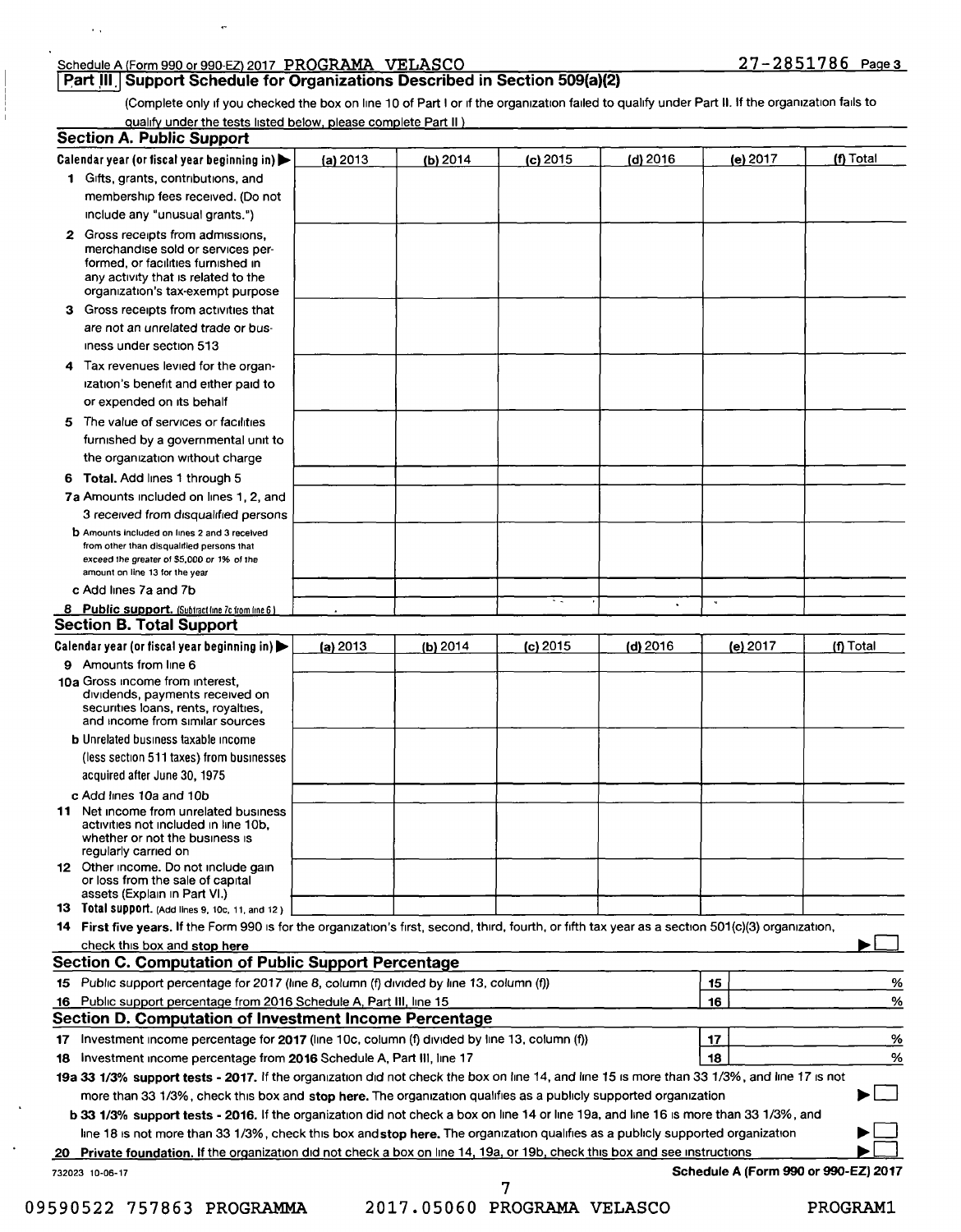Yes | No

#### Part IV | Supporting Organizations

(Complete only If you checked a box in line 12 on Part L If you checked 12a of Part I, complete Sections A and B. If you checked 12b of Part I, complete Sections A and C. If you checked 12c of Part I, complete Sections A, D, and E. If you checked 12d of Part I, complete Sections A and D, and complete Part V.)

#### Section A. All Supporting Organizations

- 1 Are all of the organization's supported organizations listed by name in the organization's governing documents? If "No, " descnbe *In* Part VI how the supported organizations are designated. If designated by class or purpose, descnbe the designation. If histonc and continuing relationship, explain.
- 2 Did the organization have any supported organization that does not have an IRS determination of status under section 509(a)(1) or (2)? If "Yes, " explain *In* Part VI how the organization determined that the supported organization was descnbed *In* section 509(a)(1) or (2)
- 3a Did the organization have a supported organization described in section 501(c)(4), (5), or (6)? If "Yes," answer (b) and (c) below.
- b Did the organization confirm that each supported organization qualified under section 501(c)(4), (5), or (6) and satisfied the public support tests under section 509(a)(2)? If "Yes, " descnbe *In* Part VI when and how the organization made the determination.
- c Old the organization ensure that all support to such organizations was used exclusively for section 170(c)(2)(8) purposes? If "Yes," explain in Part VI what controls the organization put in place to ensure such use.
- 4a Was any supported organization not organized in the United States ("foreign supported organization")? If "Yes, " and If you checked 12a or 12b *In* Part I, answer (b) and (c) below.
- b Did the organization have ultimate control and discretion in deciding whether to make grants to the foreign supported organization? If "Yes," describe in Part VI how the organization had such control and discretion despite being controlled or supervised by or *in connection with its supported organizations*
- c Old the organization support any foreign supported organization that does not have an IRS determination under sections 501(c)(3) and 509(a)(1) or (2)? If "Yes," explain in Part VI what controls the organization used to ensure that all support to the foreign supported organization was used exclusively for section 170(c)(2)(B) purposes.
- 5a Did the organization add, substitute, or remove any supported organizations during the tax year? If "Yes," answer (b) and (c) below (If applicable). Also, provide detail *In* Part VI, including *{I)* the names and EIN numbers of the supported organizations added, substituted, or removed; *(1/)* the reasons for each such action, *(III)* the authonty under the organization's organizing document authonzing such action, and *(IV)* how the action was accomplished (such as by amendment to the organizing document)
- b Type I or Type II only. Was any added or substituted supported organization part of a class already designated in the organization's organizing document?
- c Substitutions only. Was the substitution the result of an event beyond the organization's control?
- 6 Did the organization provide support (whether in the form of grants or the provision of services or facilities) to anyone other than (i) its supported organizations, (ii) individuals that are part of the charitable class benefited by one or more of its supported organizations, or (III) other supporting organizations that also support or benefit one or more of the filing organization's supported organizations? If "Yes," provide detail in Part VI.
- 7 Old the organization provide a grant, loan, compensation, or other similar payment to a substantial contributor (defined In section 4958(c)(3)(C)), a family member of a substantial contributor, or a 35% controlled entity with regard to a substantial contributor? If "Yes," complete Part I of Schedule L (Form 990 or 990-EZ).
- 8 Did the organization make a loan to a disqualified person (as defined in section 4958) not described in line 7? If "Yes, " complete Part I of Schedule L (Form 990 or 990-EZ)
- 9a Was the organization controlled directly or indirectly at any time during the tax year by one or more disqualified persons as defined in section 4946 (other than foundation managers and organizations described In section 509(a)(1) or (2))? If "Yes, " proVide detail *In* Part VI.
- b Did one or more disqualified persons (as defined in line 9a) hold a controlling interest in any entity in which the supporting organization had an interest? If "Yes," provide detail in Part VI.
- c Did a disqualified person (as defined in line 9a) have an ownership interest in, or derive any personal benefit from, assets in which the supporting organization also had an interest? If "Yes," provide detail in Part VI.
- 10a Was the organization subject to the excess business holdings rules of section 4943 because of section 4943(f) (regarding certain Type II supporting organizations, and all Type III non-functionally integrated supporting organizations)? If "Yes," answer 10b below
	- b Did the organization have any excess business holdings in the tax year? (Use Schedule C, Form 4720, to determine whether the organization had excess business holdings)

732024 10-06-17 Schedule A (Form 990 or 99O-EZ) 2017

8 09590522 757863 PROGRAMMA 2017.05060 PROGRAMA VELASCO PROGRAM1

 $\blacktriangleleft$  $\frac{1}{2}$   $\frac{1}{2}$   $\frac{1}{2}$   $\frac{1}{2}$  $\begin{array}{|c|c|c|c|c|}\n\hline\n2 & - & - & - \ \hline\n\end{array}$ 3a  $\begin{array}{|c|c|c|c|}\n\hline\n3b & -1 \\
\hline\n-1 & -1\n\end{array}$  $\frac{\overline{\phantom{a}}}{3b}$  $rac{1}{3c}$ 3c 4a  $\bar{\mathbf{z}}$ 4b  $\begin{bmatrix} 1 & 1 \\ 1 & 1 \end{bmatrix}$ 4c ..J ----- . Sa 5b 5c  $\frac{5c}{1}$ 6  $\frac{1}{\sqrt{2}}$  $\frac{1}{7}$   $\frac{1}{7}$ 8 \_\_ -.1 9a  $\frac{9b}{9b}$ 9b 9c --~ 10a  $\frac{10a}{10b}$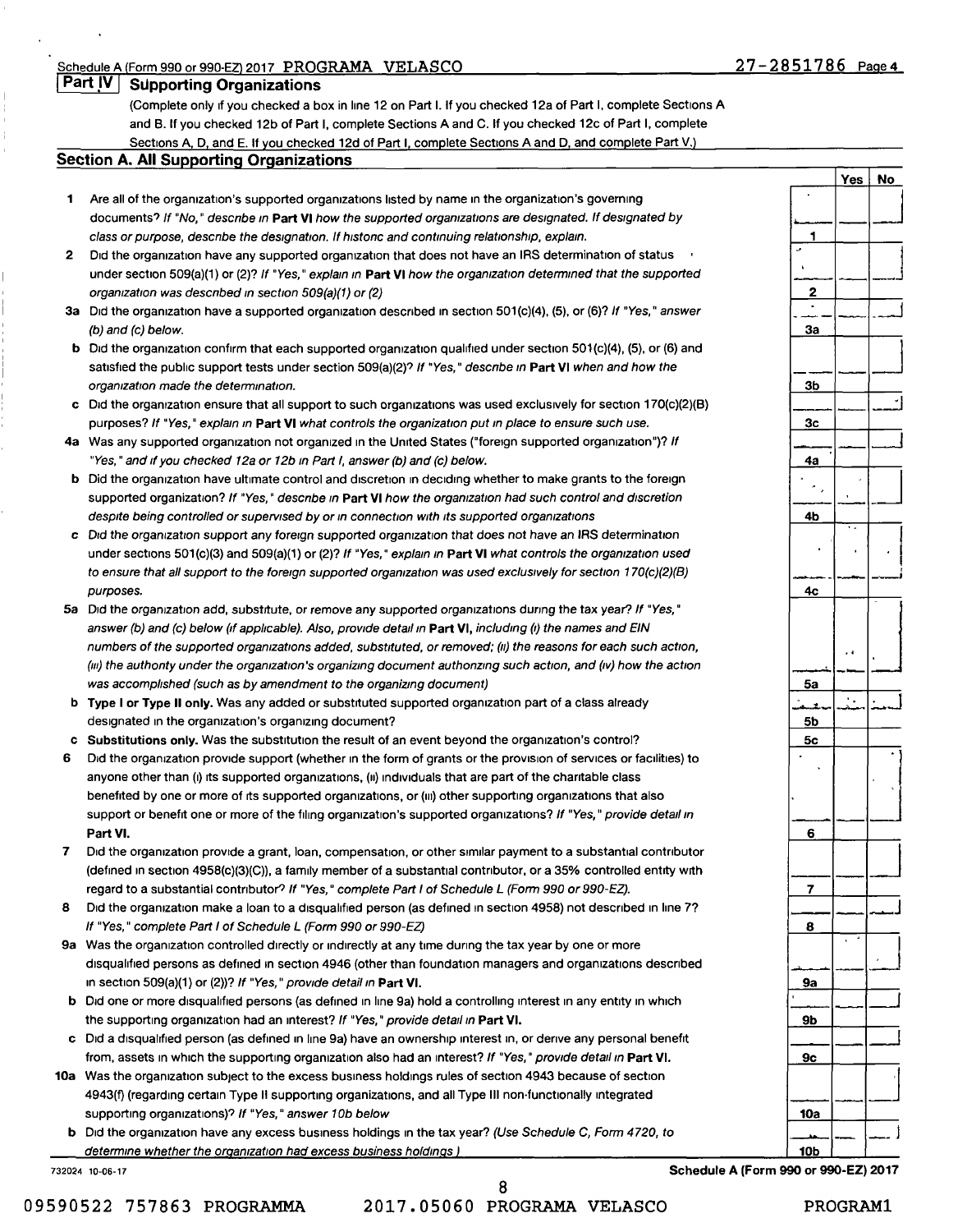Schedule A (Form 990 or 990-EZ) 2017 PROGRAMA VELASCO **Part IV | Supporting Organizations (continued)** 

 $\ddot{\phantom{1}}$  .

|              |                                                                                                                                 |              | Yes          | No |
|--------------|---------------------------------------------------------------------------------------------------------------------------------|--------------|--------------|----|
| 11           | Has the organization accepted a gift or contribution from any of the following persons?                                         |              |              |    |
|              | a A person who directly or indirectly controls, either alone or together with persons described in (b) and (c)                  |              |              |    |
|              | below, the governing body of a supported organization?                                                                          | 11a          |              |    |
|              | <b>b</b> A family member of a person described in (a) above?                                                                    | 11b          |              |    |
|              | c A 35% controlled entity of a person described in (a) or (b) above? If "Yes" to a, b, or c, provide detail in Part VI.         | 11c          |              |    |
|              | <b>Section B. Type I Supporting Organizations</b>                                                                               |              |              |    |
|              |                                                                                                                                 |              | Yes          | No |
| 1            | Did the directors, trustees, or membership of one or more supported organizations have the power to                             |              |              |    |
|              | regularly appoint or elect at least a majority of the organization's directors or trustees at all times during the              |              |              |    |
|              | tax year? If "No," describe in Part VI how the supported organization(s) effectively operated, supervised, or                   |              |              |    |
|              | controlled the organization's activities If the organization had more than one supported organization,                          |              |              |    |
|              | describe how the powers to appoint and/or remove directors or trustees were allocated among the supported                       |              |              |    |
|              | organizations and what conditions or restrictions, if any, applied to such powers during the tax year                           | 1            |              |    |
| $\mathbf{2}$ | Did the organization operate for the benefit of any supported organization other than the supported                             |              |              |    |
|              | organization(s) that operated, supervised, or controlled the supporting organization? If "Yes," explain in                      |              |              |    |
|              | Part VI how providing such benefit carned out the purposes of the supported organization(s) that operated,                      |              |              |    |
|              | supervised, or controlled the supporting organization.                                                                          | $\mathbf{2}$ |              |    |
|              | <b>Section C. Type II Supporting Organizations</b>                                                                              |              |              |    |
|              |                                                                                                                                 |              | Yes          | No |
|              | Were a majority of the organization's directors or trustees during the tax year also a majority of the directors                |              |              |    |
|              | or trustees of each of the organization's supported organization(s)? If "No," describe in Part VI how control                   |              |              |    |
|              | or management of the supporting organization was vested in the same persons that controlled or managed                          |              | $\mathbf{H}$ |    |
|              | the supported organization(s).                                                                                                  |              |              |    |
|              | <b>Section D. All Type III Supporting Organizations</b>                                                                         |              |              |    |
|              |                                                                                                                                 |              | Yes          | No |
|              | Did the organization provide to each of its supported organizations, by the last day of the fifth month of the                  |              |              |    |
|              | organization's tax year, (i) a written notice describing the type and amount of support provided during the prior tax           |              |              |    |
|              | year, (ii) a copy of the Form 990 that was most recently filed as of the date of notification, and (iii) copies of the          |              |              |    |
|              | organization's governing documents in effect on the date of notification, to the extent not previously provided?                | 1            |              |    |
|              | Were any of the organization's officers, directors, or trustees either (i) appointed or elected by the supported                |              | ,,           |    |
|              | organization(s) or (ii) serving on the governing body of a supported organization? If "No," explain in Part VI how              |              |              |    |
|              | the organization maintained a close and continuous working relationship with the supported organization(s).                     | 2            |              |    |
|              | By reason of the relationship described in (2), did the organization's supported organizations have a                           |              |              |    |
|              | significant voice in the organization's investment policies and in directing the use of the organization's                      |              |              |    |
|              | income or assets at all times during the tax year? If "Yes," describe in Part VI the role the organization's                    |              |              |    |
|              | supported organizations played in this regard                                                                                   | 3            |              |    |
|              |                                                                                                                                 |              |              |    |
|              |                                                                                                                                 |              |              |    |
|              | <b>Section E. Type III Functionally Integrated Supporting Organizations</b>                                                     |              |              |    |
|              | Check the box next to the method that the organization used to satisfy the Integral Part Test during the yealsee instructions). |              |              |    |
| а            | The organization satisfied the Activities Test. Complete line 2 below.                                                          |              |              |    |
|              | The organization is the parent of each of its supported organizations. Complete line 3 below.                                   |              |              |    |
|              | The organization supported a governmental entity. Describe in Part VI how you supported a government entity (see instructions). |              |              |    |
|              | Activities Test. Answer (a) and (b) below.                                                                                      |              | Yes          | No |
|              | Did substantially all of the organization's activities during the tax year directly further the exempt purposes of              |              |              | ÷. |
| b<br>c<br>a  | the supported organization(s) to which the organization was responsive? If "Yes," then in Part VI identify                      |              |              |    |
|              | those supported organizations and explain how these activities directly furthered their exempt purposes,                        |              |              |    |
|              | how the organization was responsive to those supported organizations, and how the organization determined                       |              |              |    |
|              | that these activities constituted substantially all of its activities                                                           | 2a           |              |    |
|              | Did the activities described in (a) constitute activities that, but for the organization's involvement, one or more             |              |              |    |
|              | of the organization's supported organization(s) would have been engaged in? If "Yes," explain in Part VI the                    |              |              |    |
|              | reasons for the organization's position that its supported organization(s) would have engaged in these                          |              |              |    |
| b            | activities but for the organization's involvement.                                                                              | 2b           |              |    |
|              | Parent of Supported Organizations. Answer (a) and (b) below.                                                                    |              |              |    |
| a            | Did the organization have the power to regularly appoint or elect a majority of the officers, directors, or                     |              |              |    |
|              | trustees of each of the supported organizations? Provide details in Part VI.                                                    | За           |              |    |
| b.           | Did the organization exercise a substantial degree of direction over the policies, programs, and activities of each             |              |              |    |

09590522 757863 PROGRAMMA 2017.05060 PROGRAMA VELASCO PROGRAM1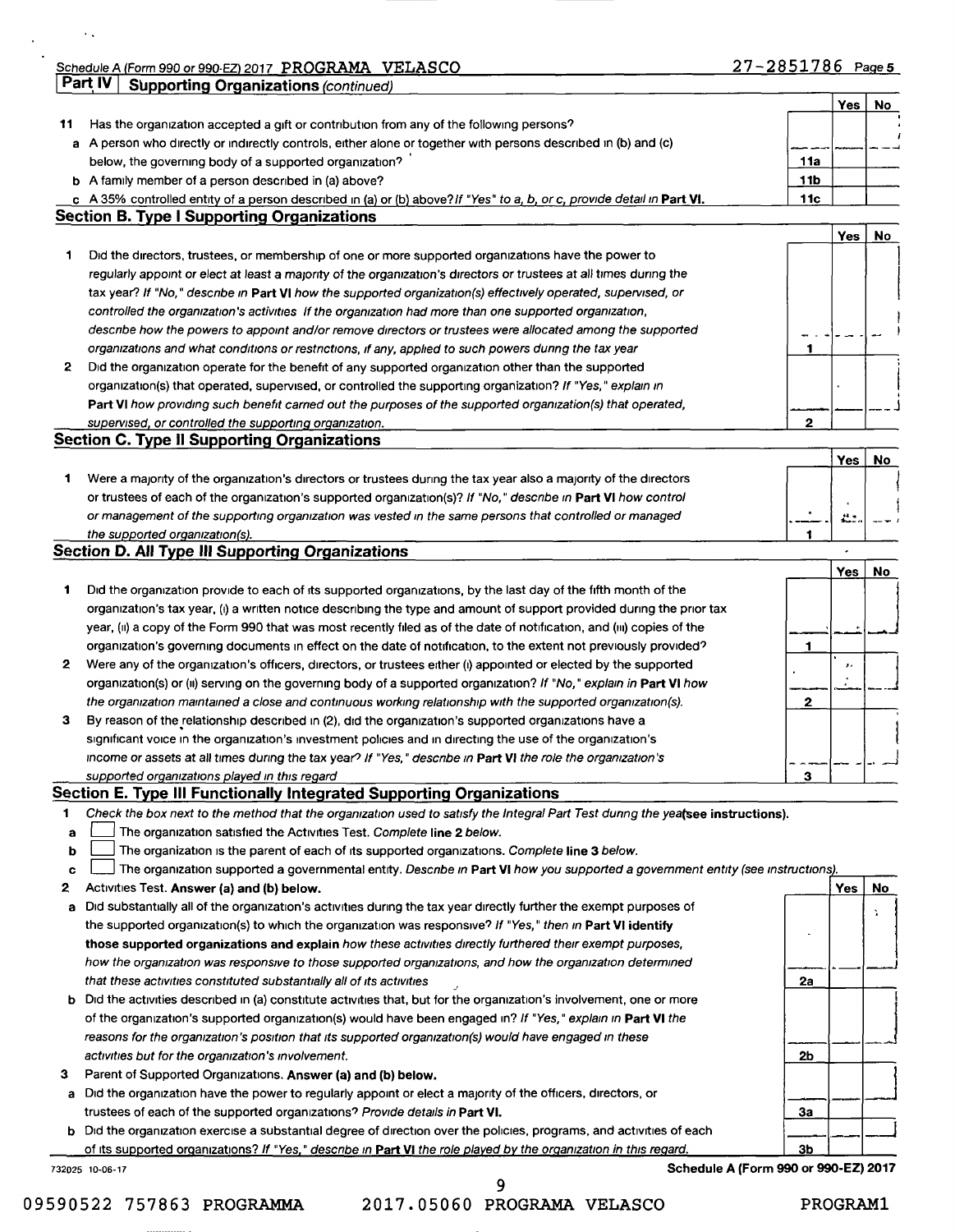| Schedule A (Form 990 or 990-EZ) 2017 PROGRAMA VELASCO                                                                                                   |                |                | 27-2851786 Page 6              |
|---------------------------------------------------------------------------------------------------------------------------------------------------------|----------------|----------------|--------------------------------|
| Part <sub>V</sub><br>Type III Non-Functionally Integrated 509(a)(3) Supporting Organizations                                                            |                |                |                                |
| Check here if the organization satisfied the Integral Part Test as a qualifying trust on Nov. 20, 1970 (explain in Part VI.) See instructions. All<br>1 |                |                |                                |
| other Type III non-functionally integrated supporting organizations must complete Sections A through E.                                                 |                |                |                                |
| <b>Section A - Adjusted Net Income</b>                                                                                                                  |                | (A) Prior Year | (B) Current Year<br>(optional) |
| Net short-term capital gain<br>п.                                                                                                                       | 1              |                |                                |
| $\mathbf{2}$<br>Recoveries of prior-year distributions                                                                                                  | $\mathbf{2}$   |                |                                |
| з.<br>Other gross income (see instructions)                                                                                                             | 3              |                |                                |
| Add lines 1 through 3<br>4                                                                                                                              | 4              |                |                                |
| 5.<br>Depreciation and depletion                                                                                                                        | 5              |                |                                |
| 6<br>Portion of operating expenses paid or incurred for production or                                                                                   |                |                |                                |
| collection of gross income or for management, conservation, or                                                                                          |                |                |                                |
| maintenance of property held for production of income (see instructions)                                                                                | 6              |                |                                |
| Other expenses (see instructions)<br><b>7</b>                                                                                                           | 7              |                |                                |
| Adjusted Net Income (subtract lines 5, 6, and 7 from line 4)<br>-8                                                                                      | 8              |                |                                |
| <b>Section B - Minimum Asset Amount</b>                                                                                                                 |                | (A) Prior Year | (B) Current Year<br>(optional) |
| Aggregate fair market value of all non-exempt-use assets (see<br>1                                                                                      |                |                |                                |
| instructions for short tax year or assets held for part of year)                                                                                        |                |                |                                |
| a Average monthly value of securities                                                                                                                   | 1a             |                |                                |
| <b>b</b> Average monthly cash balances                                                                                                                  | 1b             |                |                                |
| c Fair market value of other non-exempt-use assets                                                                                                      | 1c             |                |                                |
| d Total (add lines 1a, 1b, and 1c)                                                                                                                      | 1d             |                |                                |
| e Discount claimed for blockage or other                                                                                                                |                |                |                                |
| factors (explain in detail in Part VI):                                                                                                                 |                |                |                                |
| Acquisition indebtedness applicable to non-exempt-use assets<br>2                                                                                       | $\mathbf{2}$   |                |                                |
| Subtract line 2 from line 1d<br>3                                                                                                                       | 3              |                |                                |
| 4<br>Cash deemed held for exempt use. Enter 1-1/2% of line 3 (for greater amount,                                                                       |                |                | £                              |
| see instructions)                                                                                                                                       | 4              |                |                                |
| Net value of non-exempt-use assets (subtract line 4 from line 3)<br>5                                                                                   | 5              |                |                                |
| Multiply line 5 by 035<br>6                                                                                                                             | 6              |                |                                |
| Recoveries of prior-year distributions<br>7                                                                                                             | $\overline{7}$ |                |                                |
| Minimum Asset Amount (add line 7 to line 6)<br>$\mathbf{8}$                                                                                             | 8              |                |                                |
| <b>Section C - Distributable Amount</b>                                                                                                                 |                |                | <b>Current Year</b>            |
| Adjusted net income for prior year (from Section A, line 8, Column A)<br>-1                                                                             | 1              |                |                                |
| 2<br>Enter 85% of line 1                                                                                                                                | 2              |                |                                |
| 3<br>Minimum asset amount for prior year (from Section B, line 8, Column A)                                                                             | 3              |                |                                |
| Enter greater of line 2 or line 3<br>4                                                                                                                  | 4              |                |                                |
| 5<br>Income tax imposed in prior year                                                                                                                   | 5              |                |                                |
| Distributable Amount. Subtract line 5 from line 4, unless subject to<br>6                                                                               |                |                |                                |
| emergency temporary reduction (see instructions)                                                                                                        | 6              |                |                                |
| 7<br>Check here if the current year is the organization's first as a non-functionally integrated Type III supporting organization (see                  |                |                |                                |

Schedule A (Form 990 or 99O-EZ) 2017

732026 10-06-17

 $\sim$  .

Instructions)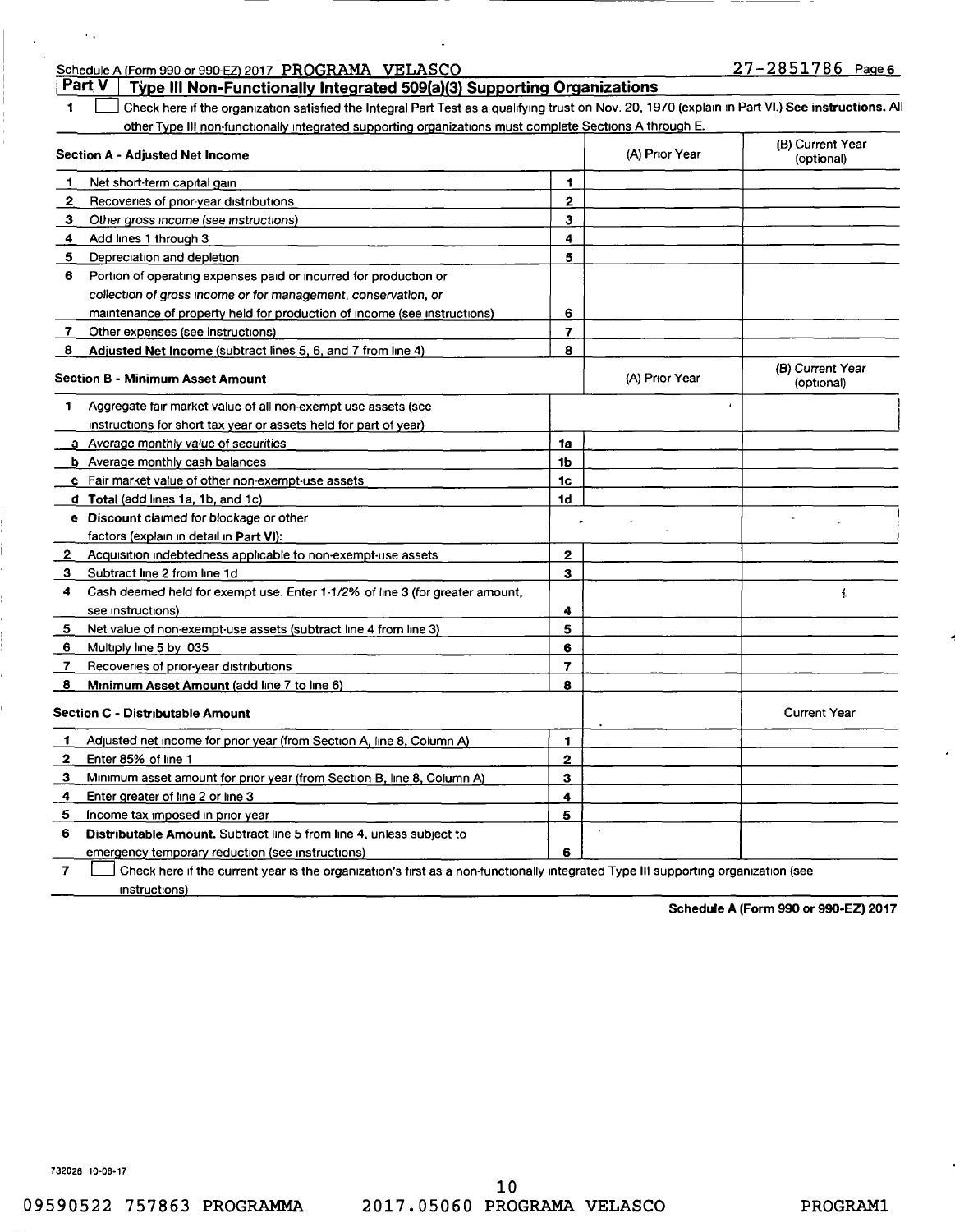|  |  | Schedule A (Form 990 or 990-EZ) 2017 PROGRAMA VELASCO |  |  |  |  |
|--|--|-------------------------------------------------------|--|--|--|--|
|--|--|-------------------------------------------------------|--|--|--|--|

 $\bar{1}$  $\mathbb T$ 

 $\sim$ 

|              | $3$ cheque A (Form as $\sigma$ as $c$ as $c$ and $r$ and $\sigma$ and $\sigma$ and $\sigma$ and $\sigma$ and $\sigma$<br>Part V<br>Type III Non-Functionally Integrated 509(a)(3) Supporting Organizations (continued) |                                    |                                               |                                                  |
|--------------|------------------------------------------------------------------------------------------------------------------------------------------------------------------------------------------------------------------------|------------------------------------|-----------------------------------------------|--------------------------------------------------|
|              | <b>Section D - Distributions</b>                                                                                                                                                                                       |                                    |                                               | <b>Current Year</b>                              |
| 1            | Amounts paid to supported organizations to accomplish exempt purposes                                                                                                                                                  |                                    |                                               |                                                  |
| $\mathbf{2}$ | Amounts paid to perform activity that directly furthers exempt purposes of supported                                                                                                                                   |                                    |                                               |                                                  |
|              | organizations, in excess of income from activity                                                                                                                                                                       |                                    |                                               |                                                  |
| З.           | Administrative expenses paid to accomplish exempt purposes of supported organizations                                                                                                                                  |                                    |                                               |                                                  |
| 4            | Amounts paid to acquire exempt-use assets                                                                                                                                                                              |                                    |                                               |                                                  |
| 5            | Qualified set aside amounts (prior IRS approval required)                                                                                                                                                              |                                    |                                               |                                                  |
| 6            | Other distributions (describe in Part VI). See instructions.                                                                                                                                                           |                                    |                                               |                                                  |
| 7.           | Total annual distributions, Add lines 1 through 6                                                                                                                                                                      |                                    |                                               |                                                  |
| 8            | Distributions to attentive supported organizations to which the organization is responsive                                                                                                                             |                                    |                                               |                                                  |
|              | (provide details in Part VI). See instructions.                                                                                                                                                                        |                                    |                                               |                                                  |
| 9            | Distributable amount for 2017 from Section C, line 6                                                                                                                                                                   |                                    |                                               |                                                  |
| 10           | Line 8 amount divided by line 9 amount                                                                                                                                                                                 |                                    |                                               |                                                  |
|              | <b>Section E - Distribution Allocations (see instructions)</b>                                                                                                                                                         | (i)<br><b>Excess Distributions</b> | (ii)<br><b>Underdistributions</b><br>Pre-2017 | (iii)<br><b>Distributable</b><br>Amount for 2017 |
| 1            | Distributable amount for 2017 from Section C, line 6                                                                                                                                                                   |                                    |                                               |                                                  |
| 2            | Underdistributions, if any, for years prior to 2017 (reason-                                                                                                                                                           |                                    |                                               |                                                  |
|              | able cause required-explain in Part VI). See instructions                                                                                                                                                              |                                    |                                               |                                                  |
| з            | Excess distributions carryover, if any, to 2017                                                                                                                                                                        |                                    |                                               |                                                  |
| a            |                                                                                                                                                                                                                        |                                    |                                               |                                                  |
|              | <b>b</b> From 2013                                                                                                                                                                                                     |                                    |                                               |                                                  |
|              | c From $2014$                                                                                                                                                                                                          |                                    |                                               |                                                  |
|              | d From 2015                                                                                                                                                                                                            |                                    |                                               |                                                  |
|              | e From 2016                                                                                                                                                                                                            |                                    |                                               |                                                  |
|              | f Total of lines 3a through e                                                                                                                                                                                          |                                    |                                               |                                                  |
|              | g Applied to underdistributions of prior years                                                                                                                                                                         |                                    |                                               |                                                  |
|              | h Applied to 2017 distributable amount                                                                                                                                                                                 |                                    |                                               |                                                  |
| j.           | Carryover from 2012 not applied (see instructions)                                                                                                                                                                     |                                    |                                               |                                                  |
|              | Remainder. Subtract lines 3g, 3h, and 3i from 3f.                                                                                                                                                                      |                                    |                                               |                                                  |
| 4            | Distributions for 2017 from Section D.                                                                                                                                                                                 |                                    |                                               |                                                  |
|              | $line 7$ :                                                                                                                                                                                                             |                                    |                                               |                                                  |
|              | a Applied to underdistributions of prior years                                                                                                                                                                         |                                    |                                               |                                                  |
|              | <b>b</b> Applied to 2017 distributable amount                                                                                                                                                                          |                                    |                                               |                                                  |
|              | c Remainder Subtract lines 4a and 4b from 4.                                                                                                                                                                           |                                    |                                               |                                                  |
| 5.           | Remaining underdistributions for years prior to 2017, if                                                                                                                                                               |                                    |                                               |                                                  |
|              | any. Subtract lines 3g and 4a from line 2. For result greater                                                                                                                                                          |                                    |                                               |                                                  |
|              | than zero, explain in Part VI, See instructions.                                                                                                                                                                       |                                    |                                               |                                                  |
| 6            | Remaining underdistributions for 2017 Subtract lines 3h                                                                                                                                                                |                                    |                                               |                                                  |
|              | and 4b from line 1. For result greater than zero, explain in                                                                                                                                                           |                                    |                                               |                                                  |
|              | Part VI. See instructions.                                                                                                                                                                                             |                                    |                                               |                                                  |
| 7.           | Excess distributions carryover to 2018. Add lines 3                                                                                                                                                                    |                                    |                                               |                                                  |
|              | and 4c.                                                                                                                                                                                                                |                                    |                                               |                                                  |
| 8.           | Breakdown of line 7                                                                                                                                                                                                    |                                    | $\epsilon$                                    |                                                  |
|              | a Excess from 2013                                                                                                                                                                                                     |                                    |                                               |                                                  |
|              | b. Excess from 2014                                                                                                                                                                                                    |                                    |                                               |                                                  |
|              | c Excess from 2015                                                                                                                                                                                                     |                                    |                                               |                                                  |
|              | $d$ Excess from 2016                                                                                                                                                                                                   |                                    |                                               |                                                  |
|              | e Excess from 2017                                                                                                                                                                                                     |                                    |                                               |                                                  |

Schedule A (Form 990 or 99O-EZ) 2017

732027 10·06·17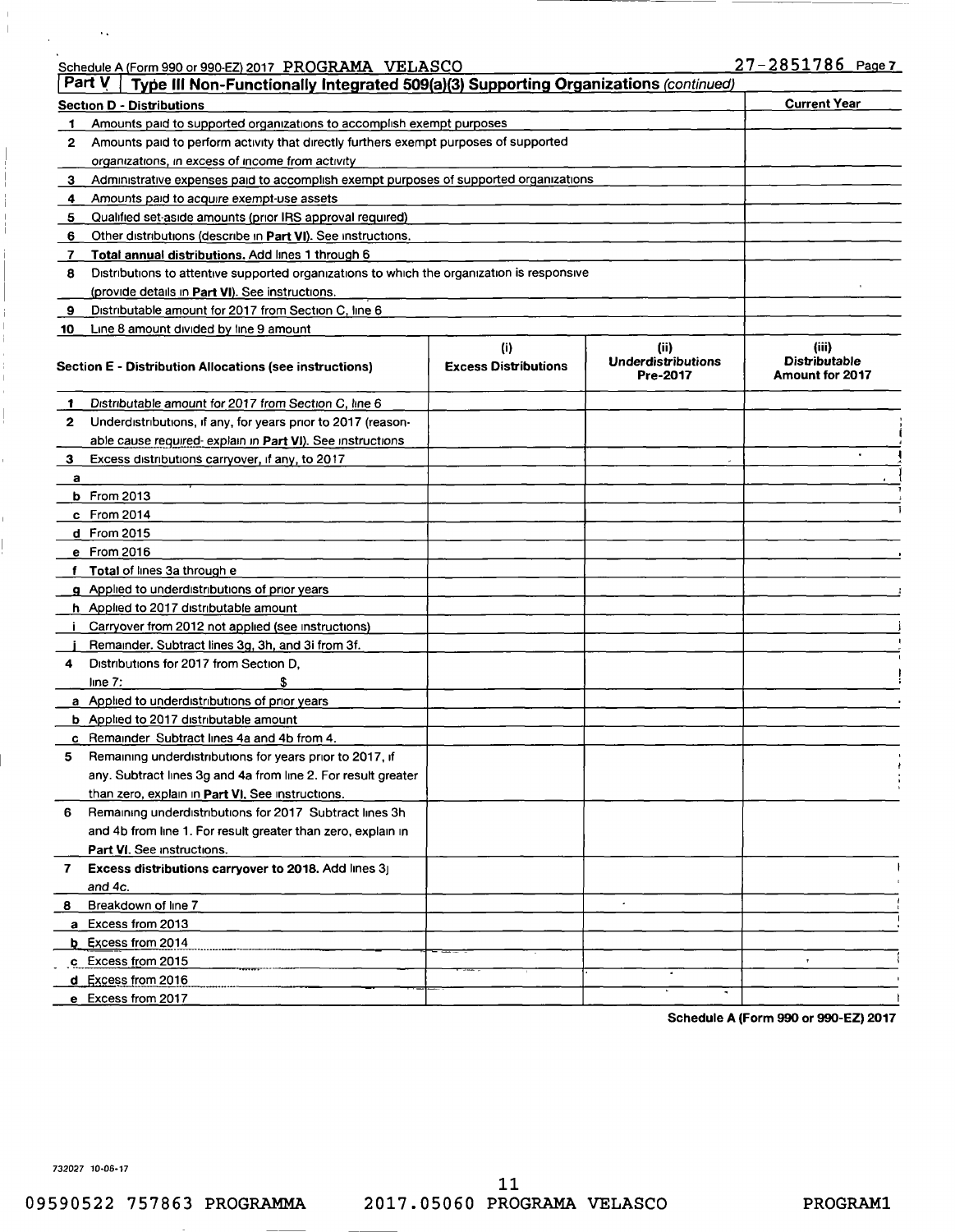|                 |  |  | $\bullet$ |  |                                      |
|-----------------|--|--|-----------|--|--------------------------------------|
|                 |  |  |           |  |                                      |
|                 |  |  |           |  |                                      |
|                 |  |  |           |  |                                      |
|                 |  |  |           |  |                                      |
|                 |  |  |           |  |                                      |
|                 |  |  |           |  |                                      |
|                 |  |  |           |  |                                      |
|                 |  |  |           |  |                                      |
|                 |  |  |           |  |                                      |
|                 |  |  |           |  |                                      |
|                 |  |  |           |  |                                      |
|                 |  |  |           |  |                                      |
|                 |  |  |           |  |                                      |
|                 |  |  |           |  |                                      |
|                 |  |  |           |  |                                      |
|                 |  |  |           |  |                                      |
|                 |  |  |           |  |                                      |
|                 |  |  |           |  |                                      |
|                 |  |  |           |  |                                      |
|                 |  |  |           |  |                                      |
|                 |  |  |           |  |                                      |
|                 |  |  |           |  |                                      |
|                 |  |  |           |  |                                      |
|                 |  |  |           |  |                                      |
|                 |  |  |           |  |                                      |
|                 |  |  |           |  |                                      |
|                 |  |  |           |  |                                      |
|                 |  |  |           |  |                                      |
|                 |  |  |           |  |                                      |
|                 |  |  |           |  |                                      |
|                 |  |  |           |  |                                      |
|                 |  |  |           |  |                                      |
|                 |  |  |           |  |                                      |
|                 |  |  |           |  |                                      |
|                 |  |  |           |  |                                      |
|                 |  |  |           |  |                                      |
|                 |  |  |           |  |                                      |
|                 |  |  |           |  |                                      |
|                 |  |  |           |  |                                      |
|                 |  |  |           |  |                                      |
|                 |  |  |           |  |                                      |
| 732028 10-06-17 |  |  |           |  | Schedule A (Form 990 or 990-EZ) 2017 |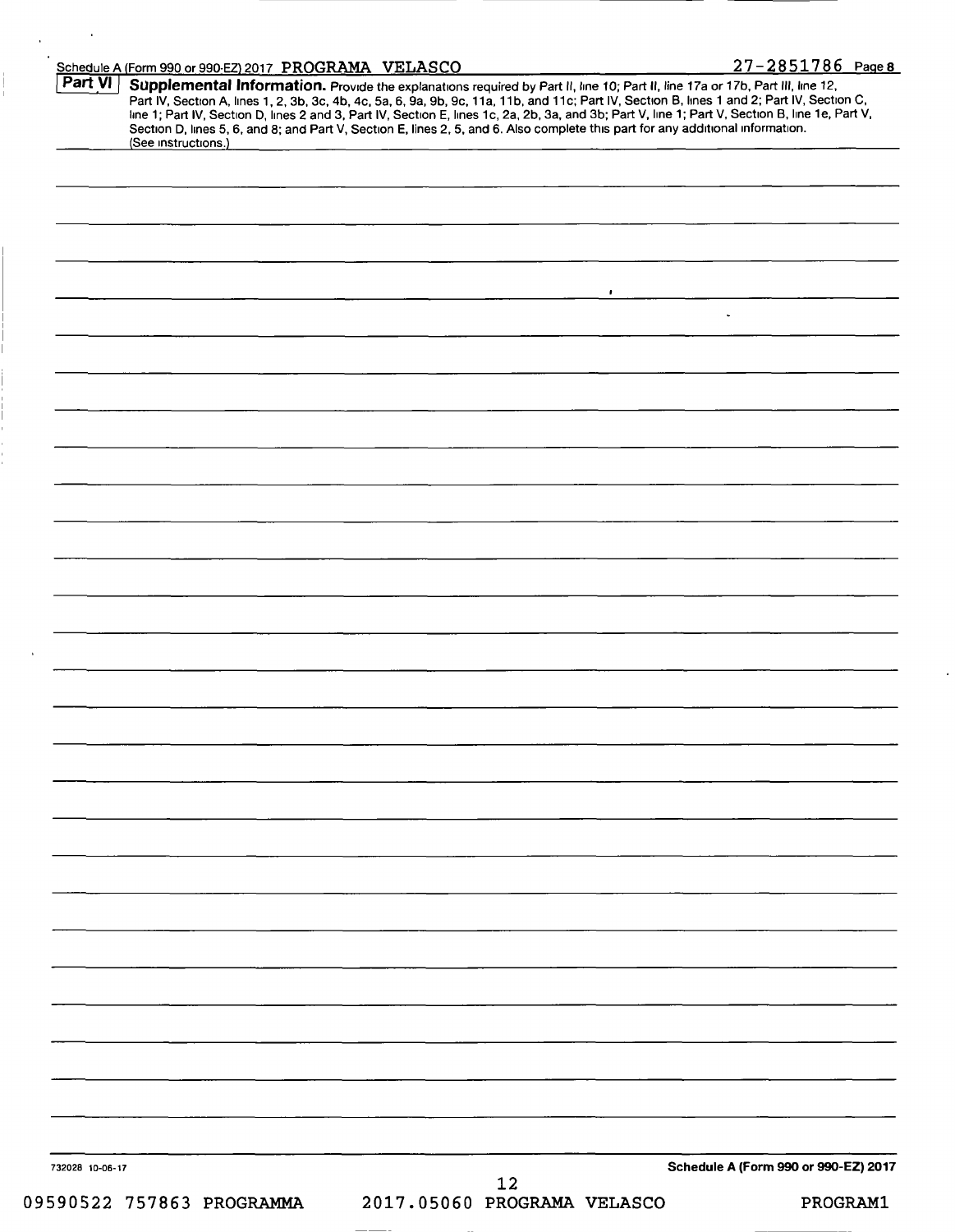| <b>SCHEDULE O</b><br>(Form 990 or 990-EZ)<br>Department of the Treasury<br>Internal Revenue Service | Supplemental Information to Form 990 or 990-EZ<br>Complete to provide information for responses to specific questions on<br>Form 990 or 990-EZ or to provide any additional information.<br>Attach to Form 990 or 990-EZ.<br>Go to www.irs.gov/Form990 for the latest information. |              |        | OMB No 1545-0047<br>Inspection                      | Open to Public |
|-----------------------------------------------------------------------------------------------------|------------------------------------------------------------------------------------------------------------------------------------------------------------------------------------------------------------------------------------------------------------------------------------|--------------|--------|-----------------------------------------------------|----------------|
| Name of the organization                                                                            | PROGRAMA VELASCO                                                                                                                                                                                                                                                                   |              |        | <b>Employer identification number</b><br>27-2851786 |                |
|                                                                                                     | FORM 990-EZ, PART I, LINE 8, OTHER REVENUE:                                                                                                                                                                                                                                        |              |        |                                                     |                |
|                                                                                                     | DESCRIPTION OF OTHER REVENUE:                                                                                                                                                                                                                                                      |              |        | <b>AMOUNT:</b>                                      |                |
| <b>INTEREST</b>                                                                                     |                                                                                                                                                                                                                                                                                    |              |        |                                                     | 17.            |
|                                                                                                     |                                                                                                                                                                                                                                                                                    |              |        |                                                     |                |
|                                                                                                     | FORM 990-EZ, PART I, LINE 16,<br>OTHER EXPENSES:                                                                                                                                                                                                                                   |              |        |                                                     |                |
|                                                                                                     | DESCRIPTION OF OTHER EXPENSES:                                                                                                                                                                                                                                                     |              |        | <b>AMOUNT:</b>                                      |                |
| OFFICE EXPENSES,                                                                                    | BANK CHARGES AND MERCHANT FEES                                                                                                                                                                                                                                                     |              |        |                                                     | 5,100.         |
| FUNDRAISING EXPENSE                                                                                 |                                                                                                                                                                                                                                                                                    |              |        |                                                     | 349.           |
| <b>SCHOLARSHIP EXPENSE</b>                                                                          |                                                                                                                                                                                                                                                                                    |              |        |                                                     | 17,049.        |
|                                                                                                     | PROGRAM SUPPLIES & EXPENSES                                                                                                                                                                                                                                                        |              |        |                                                     | 19,737.        |
| MARKETING EXPENSE                                                                                   |                                                                                                                                                                                                                                                                                    |              |        |                                                     | 427.           |
| <b>TRAVEL</b>                                                                                       |                                                                                                                                                                                                                                                                                    |              |        |                                                     | 3,868.         |
| STATE REGISTRATIONS                                                                                 |                                                                                                                                                                                                                                                                                    |              |        |                                                     | 13.            |
| <b>CONFERENCES</b>                                                                                  |                                                                                                                                                                                                                                                                                    |              |        |                                                     | 89.            |
| <b>INSURANCE</b>                                                                                    |                                                                                                                                                                                                                                                                                    |              |        |                                                     | 594.           |
|                                                                                                     | TOTAL TO FORM 990-EZ, LINE 16                                                                                                                                                                                                                                                      |              |        |                                                     | 47,226.        |
|                                                                                                     | FORM 990-EZ, PART II, LINE 24, OTHER ASSETS:                                                                                                                                                                                                                                       |              |        |                                                     |                |
| DESCRIPTION                                                                                         |                                                                                                                                                                                                                                                                                    | BEG. OF YEAR |        | END OF YEAR                                         |                |
| PAYROLL DEPOSIT                                                                                     |                                                                                                                                                                                                                                                                                    |              | 1,786. |                                                     | 0.             |
|                                                                                                     | FORM 990-EZ, PART II, LINE 26, OTHER LIABILITIES:                                                                                                                                                                                                                                  |              |        |                                                     |                |
| DESCRIPTION                                                                                         |                                                                                                                                                                                                                                                                                    | BEG. OF YEAR |        | END OF YEAR                                         |                |
| PAYROLL TAXES                                                                                       |                                                                                                                                                                                                                                                                                    |              | 1,522. |                                                     | 1,465.         |
| RETIREMENT PAYABLE                                                                                  |                                                                                                                                                                                                                                                                                    |              |        | $0.$ $\blacksquare$                                 | 907.           |
|                                                                                                     | TOTAL TO FORM 990-EZ, LINE 26                                                                                                                                                                                                                                                      |              |        | 1,522.                                              | 2,372.         |
| 732211 09-07-17                                                                                     | LHA For Paperwork Reduction Act Notice, see the Instructions for Form 990 or 990-EZ.<br>18                                                                                                                                                                                         |              |        | Schedule O (Form 990 or 990-EZ) (2017)              |                |

 $\sim 10^{10}$ 

 $\varphi_{\rm{max}}=0.8$ 

 $\begin{array}{c} 1 \\ 1 \end{array}$ 

 $\sim$ 

 $\frac{1}{1}$ 

 $\hat{\mathbf{r}}$ 

09590522 757863 PROGRAMMA 2017.05060 PROGRAMA VELASCO PROGRAM1